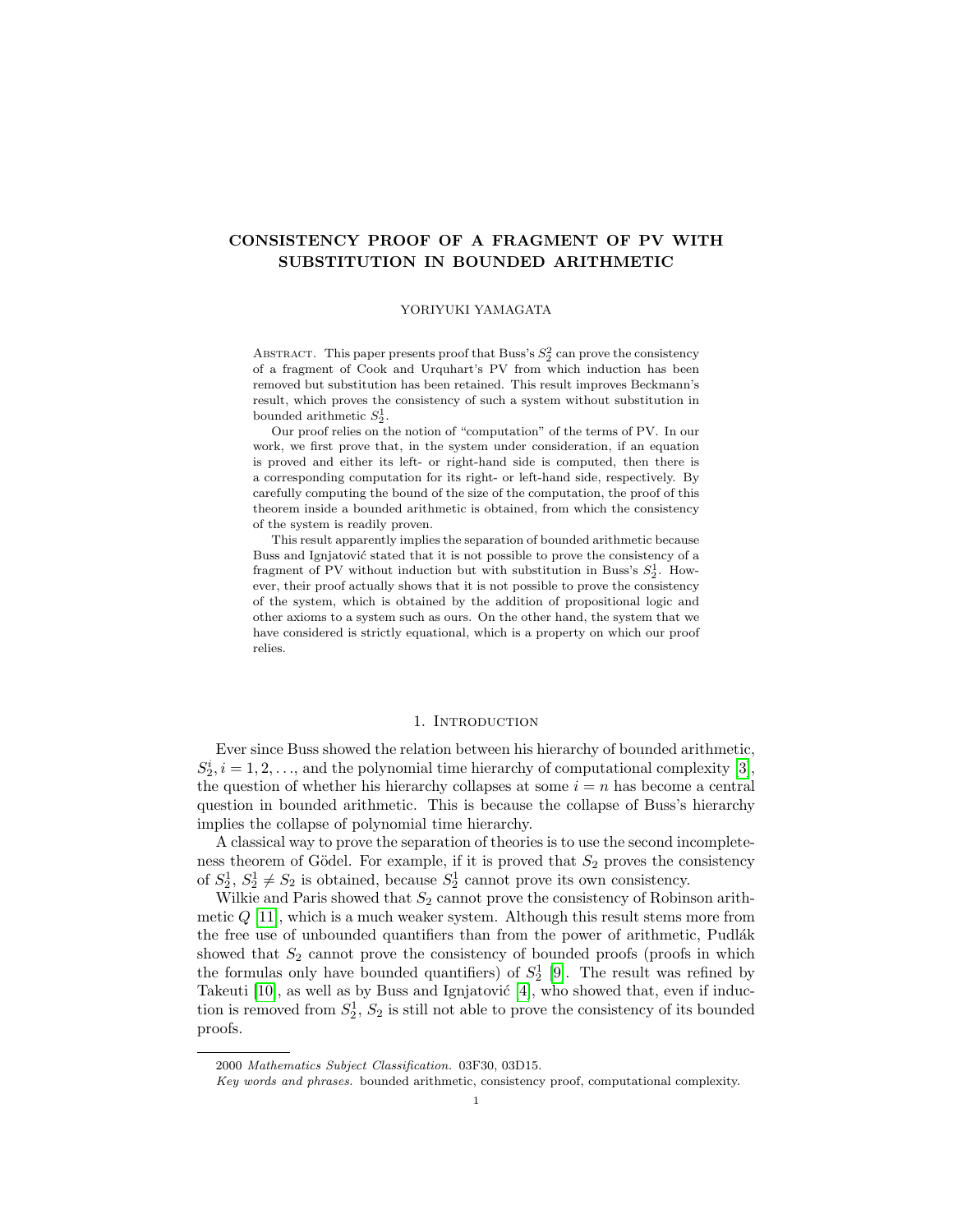Thus, it will be interesting to delineate theories that can be proven to be consistent in  $S_2$  and  $S_2^1$  in order to find a theory T that can be proven to be consistent in  $S_2$  but not in  $S_2^1$ . In particular, we focus on Cook and Urquhart's system PV [\[6\]](#page-27-5), which is essentially an equational version of  $S_2^1$ . Buss and Ignjatović stated that PV cannot prove the consistency of PV−, a system based on PV from which induction has been removed but substitution is retained. On the other hand, Beckmann [\[1\]](#page-27-6) later proved that  $S_2^1$  can prove the consistency of a theory obtained from PV<sup>-</sup> by removing the substitution rule.

This paper presents proof that  $S_2^2$  is capable of proving the consistency of purely equational PV−, in which proofs are formulated as trees. This result apparently implies that  $S_2^1 \subsetneq S_2^2$  is based on the result of Buss and Ignjatović. However, their proof actually shows that PV cannot prove the consistency of the extension of PV<sup>−</sup> that contains propositional logic and  $BASIC<sup>e</sup>$  axioms. On the other hand, our PV<sup>−</sup> is strictly equational, which is a property on which our proof relies. Although Buss and Ignjatović stated that their proof can be extended to purely equational PV<sup>−</sup>, there is a gap in their reasoning. We discuss this in Section [8.4](#page-26-0) in detail.

The consistency of  $PV^-$  can be proven by using the following strategy. Beckmann used a rewriting system to prove the consistency of PV<sup>−</sup> by excluding the substitution rule. According to the terminology of programming language theory, the use of a rewriting system to define the evaluation of terms is known as *small-step* semantics (referred to as *structural operational semantics* in [\[8\]](#page-27-7)).

There is an alternative approach toward obtaining the abovementioned definition, namely, big-step semantics (referred to as natural semantics in [\[7\]](#page-27-8)). In big-step semantics, the relation  $\langle t, \rho \rangle \downarrow v$ , where t is a term,  $\rho$  is an assignment to free variables in t, and v is the value of t under assignment  $\rho$ , is defined. We treat  $\langle t, \rho \rangle \downarrow v$ as a statement in a derivation and provide rules for deriving  $\langle t, \rho \rangle \downarrow v$ . For technical reasons, it is assumed that such derivations are directed acyclic graphs (DAGs) in this paper.

However, it is still not possible to prove the induction step for the substitution rule, because bounded arithmetic cannot prove the existence of a value for each term of PV. We overcome this difficulty by allowing an approximate value of a computation, in a way similar to that described in Beckmann's paper [\[1\]](#page-27-6).

Then, we attempt to prove that  $\langle t, \rho \rangle \downarrow v$  implies that  $\langle u, \rho \rangle \downarrow v$  for any given assignment  $\rho$  by induction on the construction of the proof  $\chi$  of  $t = u$ . We call this fact soundness (with respect to our computational semantics). It is possible to set bounds for all quantifiers that appear in the induction hypothesis of this induction by setting a bound on the Gödel number of  $\rho$  and bounds on the Gödel numbers of the derivation of  $\langle t, \rho \rangle \downarrow v$  and  $\langle u, \rho \rangle \downarrow v$ . Because induction is carried out on bounded formulas, the proof can be carried out inside  $S_2^i$  for some *i*. Let the number of primitive symbols in a size(a). We can show that  $size(\rho)$  is polynomially bounded by  $size(\chi)$ .

The bounds for the derivations are more difficult to obtain. Although it is possible to bound the number of nodes in the above-mentioned derivations, bounds for the Gödel numbers of these derivations are not trivially obtained, because there are no (obvious) bounds for the terms that appear in the derivations. This difficulty is overcome by employing the *call-by-value* style of big-step semantics, in which a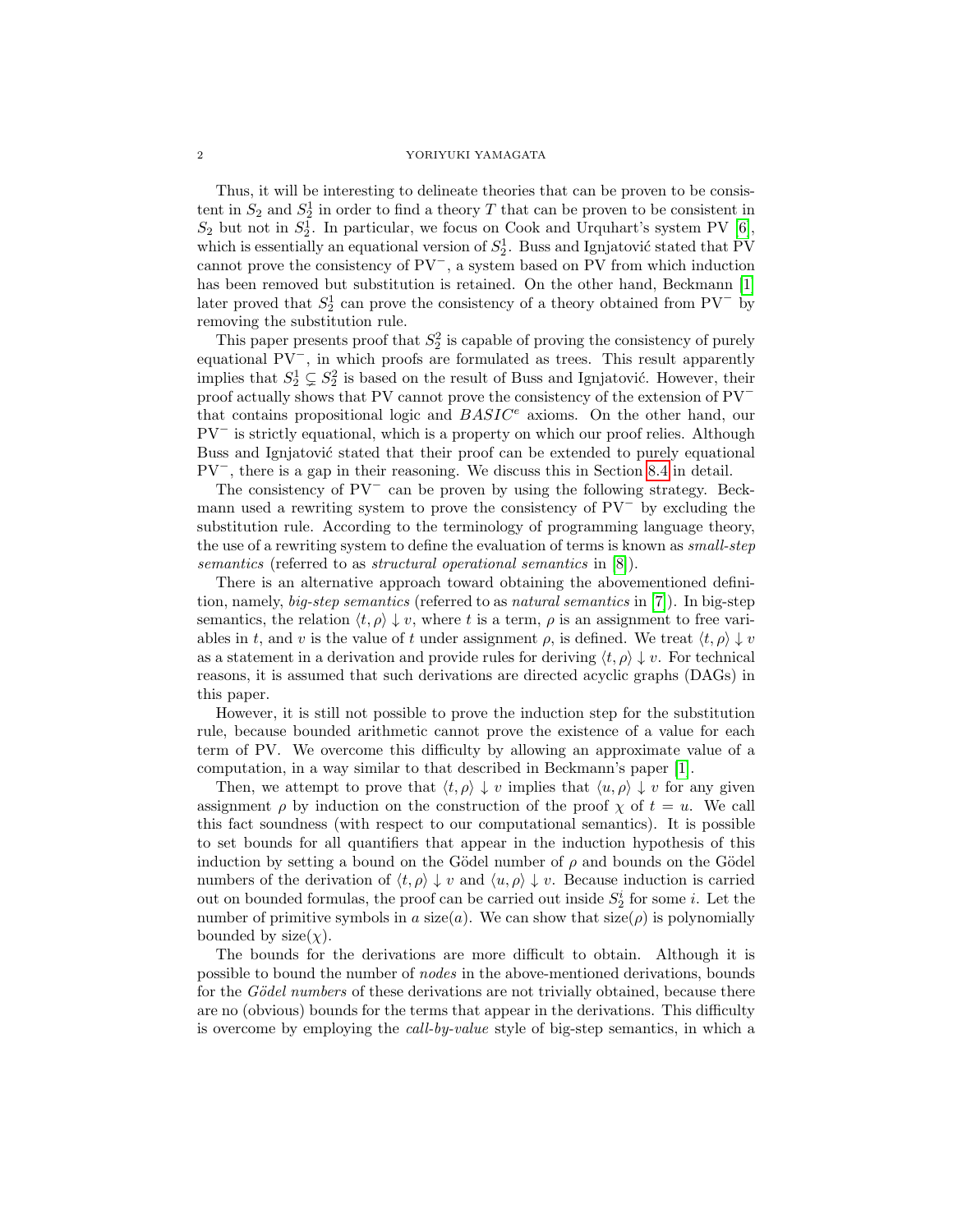derivation has the form

(1) 
$$
\frac{\langle f_1(\vec{x}), \nu_1 \rangle \downarrow w_1, \dots, \langle f_k(\vec{x}, y_1, \dots, y_{l-1}), \nu_l \rangle \downarrow w_l, \quad (\langle t_i, \rho \rangle \downarrow v_i)_{i=1,\dots,m}}{\langle f(\vec{t}), \rho \rangle \downarrow v}.
$$

where  $\nu_j$  denotes the environment that maps  $x_i$  to  $v_i$  and  $y_k$  to  $w_k$  for  $i = 1, \ldots, m$ and  $k = 1, \ldots, j - 1$ . *m* is the number of the arguments of f. Because the numbers of symbols in  $t_1, \ldots, t_m$  and  $f_1, \ldots, f_l$  are bounded by size( $f(\vec{t})$ ), and the size of the values appearing in the derivation can be proven to be polynomially bounded by the number of nodes in the derivation and the size of conclusions, the size of the terms that appear in this derivation can be polynomially bounded by the number of nodes and size of the conclusions of the derivation. Thus, all the quantifiers in the induction hypothesis are bounded by the Gödel number of  $\chi$ .

The part of the induction step that is most difficult to prove is the soundness of the substitution rule. The proof is divided into two parts. First, it is proven that if  $\sigma$  derives  $\langle t_1[u/x], \rho \rangle \downarrow v_1, \ldots, \langle t_n[u/x], \rho \rangle \downarrow v_n$  and contains a computation of  $\langle t, \rho \rangle \downarrow v$ , then there exists  $\tau$  that derives  $\langle t_1, \rho | x \mapsto v \rangle \downarrow$  $v_1, \ldots, \langle t_n, \rho[x \mapsto v]\rangle \downarrow v_n$  (Substitution I). Next, it is proven that if  $\sigma$  derives  $\langle t_1, \rho[x \mapsto v]\rangle \downarrow v_1, \ldots, \langle t_n, \rho[x \mapsto v]\rangle \downarrow v_n$  and contains a computation of  $\langle t, \rho \rangle \downarrow v$ , then there exists  $\tau$  that derives  $\langle t_1[u/x], \rho \rangle \downarrow v_1, \ldots, \langle t_n[u/x], \rho \rangle \downarrow v_n$  (Substitution II).

The intuition underlying the proof of Substitution I is explained as follows. The naïve method, which uses induction on the length of  $\sigma$ , is ineffective. This is because an assumption of the last inference of  $\sigma$  may be used as an assumption of another inference; thus, it may not be a conclusion of  $\sigma_1$ , which is obtained from  $\sigma$  by removing the last inference. Therefore, it is not possible to apply the induction hypothesis to  $\sigma_1$ . To transform all the assumptions into conclusions, it is necessary to increase the length of  $\sigma_1$  from  $\sigma$  by duplicating the inferences from which the assumptions are derived. Therefore, induction cannot be used on the length of  $\sigma$ .

Instead, we use induction on  $size(t_1[\varepsilon/x]) + \cdots + size(t_n[\varepsilon/x])$  where  $\varepsilon$  is a constant symbol. Then, we prove that for all nodes $(\sigma) \leq U$  -size $(t_1[\varepsilon/x])$  - · · · -size $(t_n[\varepsilon/x])$ , where U is a large integer that is fixed during the proof of soundness, we have  $\tau$ , which derives  $\langle t_1, \rho[x \mapsto w]\rangle \downarrow v_1, \ldots, \langle t_n, \rho[x \mapsto w]\rangle \downarrow v_n$  and satisfies nodes( $\tau$ )  $\leq$  $\text{nodes}(\sigma) + \text{size}(t_1[\varepsilon/x]) + \cdots + \text{size}(t_n[\varepsilon/x])$  where w is a value of u. Because all the quantifiers are bounded, the proof can be carried out in  $S_2$ , in particular  $S_2^2$ .

This paper is a revised version of the paper titled "Consistency proof of a feasible arithmetic inside a bounded arithmetic," [\[12\]](#page-27-9) which was posted to ArXiv. It is revised from two aspects. First, it addresses the problem in the proof that causes Beckmann's counter-example. Second, it strengthens the meta-theory from  $S_2^1$  to  $S_2^2$ , which is used to prove consistency.  $S_2^2$  is necessary to prove the soundness of transitivity and substitution rules We discuss this point in Section [8.3.](#page-25-0)

The remainder of this paper is organized as follows. Section [2](#page-3-0) summarizes the preliminaries. Section [3](#page-3-1) introduces PV and PV<sup>−</sup>, which is the target of our consistency proof. Section [4](#page-5-0) introduces the notion of (approximate) computation. Section [5](#page-8-0) shows that for each computation  $\sigma$ , size( $\sigma$ ) is polynomially bounded by the number of nodes in  $\sigma$  and the number of primitive symbols in the conclusion of  $\sigma$ . Section [6](#page-11-0) presents technical lemmas that are used in the consistency proof. Section [7](#page-21-0) presents the proofs of the consistency of PV<sup>−</sup>. Finally, Section [8](#page-24-0) concludes the paper with a brief discussion.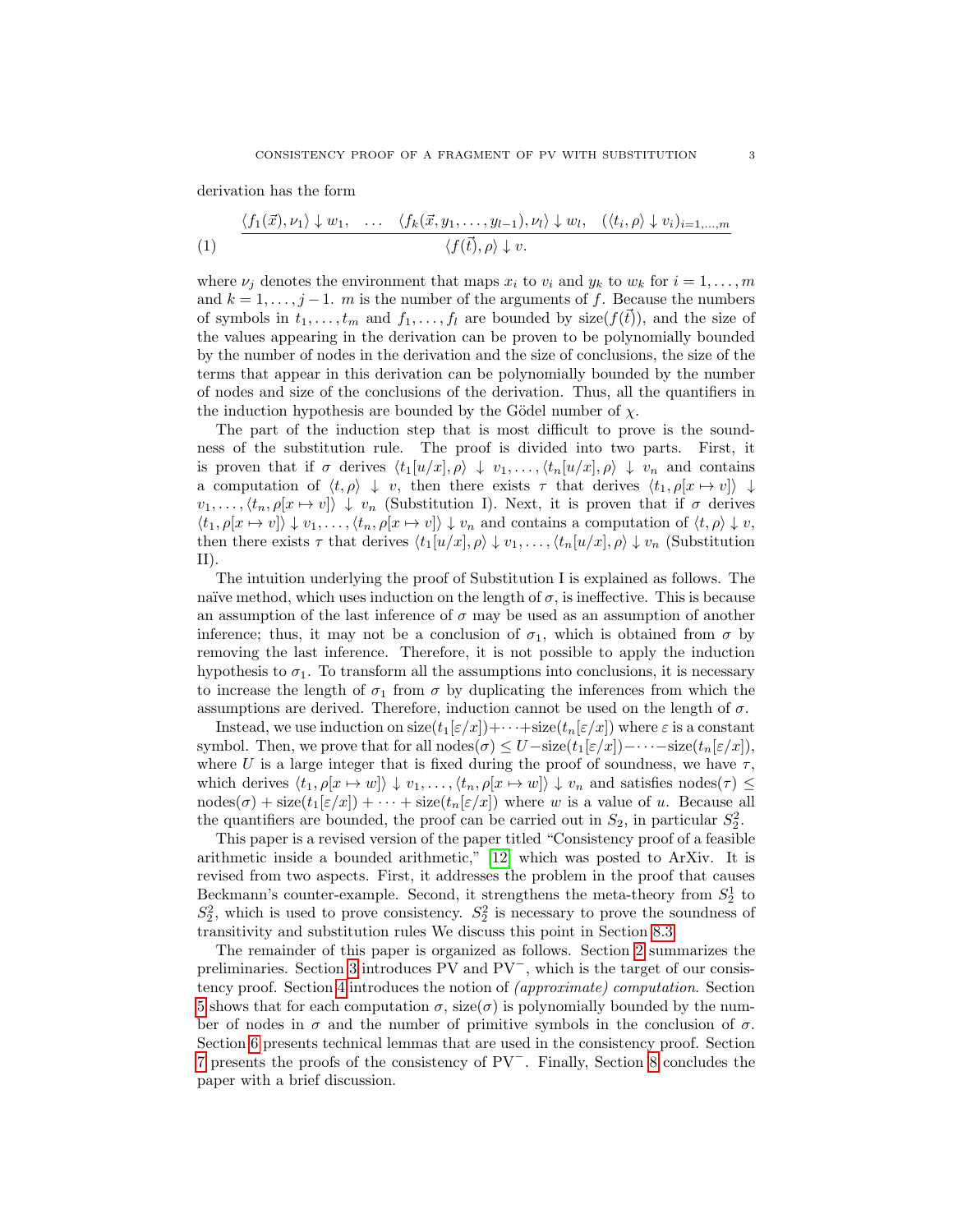# 2. Preliminary

<span id="page-3-0"></span>The sequence  $a_1, a_2, \ldots, a_n$  is often abbreviated as  $\vec{a}$ . If we treat the sequence  $a_1, a_2, \ldots, a_n$  as a single object, we write  $[a_1, a_2, \ldots, a_n]$ . For each sequence  $a, (a)_i$ is its  $i$ -th element. We denote an empty sequence by  $[]$  in the meta-language. For integer  $n$ , |n| denotes its length of binary representation. For a set A of integers,  $\sum A$  denotes the sum of all members of A.

Many types of objects are considered as proofs of PV, terms of PV, or the computation of these terms, all of which require the assignment of Gödel numbers to them. As all the objects under consideration can be coded as finite sequences of primitive symbols, it will suffice to encode these sequences of symbols. Variables  $x_1, x_2, \ldots$  are encoded by variable names x and natural numbers  $1, 2, \ldots$ , which can be represented by binary strings. Function symbols for all polynomial time functions are encoded using trees of the primitive functions and labels that show how the function is derived using Cobham's inductive definition of polynomial time functions. Thus, the symbols that are used in our systems are finite, which enables us to use the numbers  $0, \ldots, N$  to code these symbols. Then, the sequence of symbols is coded as  $N + 1$ -adic numbers.

For each object a consisting of symbols,  $size(a)$  denotes the number of primitive symbols in a, that is, the number of  $N + 1$ -adic numbers in its Gödel number. If a is a sequence or tree in an object language, nodes $(a)$  denotes the number of nodes in a.

We use the notation  $a \equiv b$  when a and b are syntactically equivalent.

For a given term  $t$ , the notion of subterm  $u$  is defined in the usual way. Further, u may be identical to t. If  $t \neq u$ , we call u a proper subterm.

# 3. PV and related systems

<span id="page-3-1"></span>In this section, we introduce our version of PV and PV<sup>−</sup>.

PV is formulated as a theory of binary strings rather than integers. We identify binary strings and integers which are represented in little endian (the least significant bit appears at the right most position). The differences between our version of PV and the original PV are discussed in Section [8.1.](#page-24-1)

PV provides the symbols for the empty sequence  $\varepsilon$  and its binary successors 0, 1 denoted by  $b, b_1, \ldots$ , which add 0 or 1 to the leftmost positions of strings. If a term is solely constructed by  $\varepsilon$ , 0, 1, it is referred to as a numeral. Although binary successors are functions, the notation we use for them employs a special convention to omit the parentheses after the function symbol. Thus, we write  $01x$  instead of  $0(1(x)).$ 

The language of PV contains function symbols for all polynomial time functions. In particular, it contains the constant  $\varepsilon$ , binary successors  $0, 1$  and  $\varepsilon^n$ ,  $proj_n^i$ . The intuitive meaning is that  $\varepsilon^n$  is the *n*-ary constant function whose value is  $\varepsilon$ , and  $\text{proj}_n^k$  is the projection function. From here, a function symbol for a polynomial time function  $f$  and  $f$  itself are often identified. The terms are denoted by  $t, t_1, \ldots, u, r, s, \ldots$ 

For each function symbol f of a polynomial time function, let  $Base(f)$  be the set of function symbols that are used in Cobham's recursive definition of  $f$ . We assume that Base(f) always contains  $\varepsilon$ , 0, and 1, regardless of f. For a set of function symbols S, we define  $Base(S) = \bigcup_{f \in S} Base(f)$ . If  $\alpha$  represents any sequence of symbols, Base( $\alpha$ ) is defined by the union of Base(f) for the function symbols f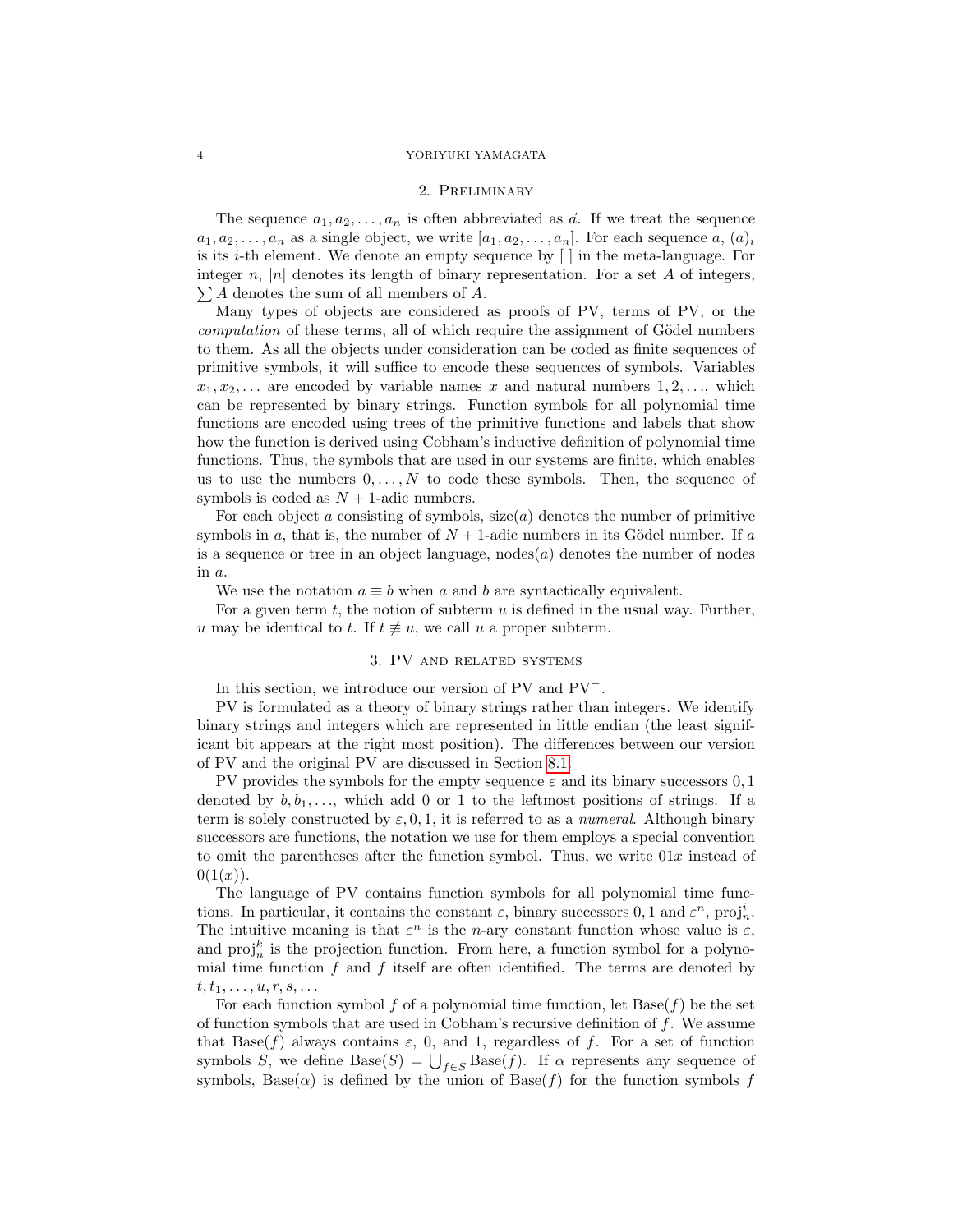that appear in  $\alpha$ . Base(f) is computable by a polynomial time function. For each function symbol f,  $ar(f)$  is the arity of f. We encode  $f \equiv \varepsilon, 0, 1, \varepsilon^n$ , proj<sup>i</sup><sub>n</sub> by

$$
\text{(2)} \qquad \qquad [\varepsilon] = \text{[[Fun}, \varepsilon] \text{]}
$$

$$
\lceil 0 \rceil = \lceil [\text{Fun}, 0] \rceil
$$

$$
\lceil 1 \rceil = \lceil [\text{Fun}, 1] \rceil
$$

(5) 
$$
\lceil \varepsilon^n \rceil = \lceil [\text{Fun}, \varepsilon, \overbrace{\# \cdots \#}^n \rceil]
$$

(6) 
$$
[\text{proj}_n^i] = [[\text{Fun}, \text{proj}, i, \overbrace{\# \cdots \#}]]
$$

where  $\#$  is a "filler" symbol. Then, a function defined by the composition of g and  $h_1, \ldots, h_m$  is encoded as [Fun, comp,  $g, h_1, \ldots, h_n$ ]. A function defined by the recurrence of  $g_{\varepsilon}, g_0, g_1$  is encoded as [Fun, rec,  $g_{\varepsilon}, g_0, g_1$ ]. Then, for any function symbols f, which are defined by Cobham's inductive definition,  $ar(f) \leq size(f)$  is satisfied.

The only predicate in the vocabulary of PV is the equality =. Our PV does not have inequalities  $\leq, \geq, \ldots$  The formulas  $t_1 = t_2$  of PV are formed by connecting two terms  $t_1, t_2$  by the equality =. We consider PV to be purely equational; hence, the formulas do not contain propositional connectives and quantifiers.

There are three types of axioms and inferences in PV: defining axioms, equality axioms, and induction. We consider that the proofs in PV are all tree-like, not DAGlike. This restriction to the representation of proofs is essential to our consistency proof.

3.1. Defining axioms. For all of Cobham's defining equations of polynomial time functions, there are corresponding defining axioms in PV. For the constant function  $\varepsilon^n$ , the defining axiom is

(7) 
$$
\varepsilon^{n}(x_{1},\ldots,x_{n})=\varepsilon
$$

for a positive integer  $n$ . For the projection function, the defining axiom is

(8) 
$$
\operatorname{proj}_n^i(x_1,\ldots,x_n)=x_i
$$

for a positive integer n and an integer  $i, 1 \leq i \leq n$ . For the binary successor functions 0 and 1, there is no defining axiom. If the function  $f(x_1, \ldots, x_n)$  is defined by the composition of g and  $h_1, \ldots, h_m$ , the defining axiom is

(9) 
$$
f(x_1,...,x_n) = g(h_1(x_1,...,x_n),...,h_m(x_1,...,x_n)).
$$

For the function defined by recursion of binary strings, there are three defining axioms:

(10) 
$$
f(\varepsilon, x_1, \cdots, x_n) = g_{\varepsilon}(x_1, \cdots, x_n)
$$

(11) 
$$
f(0x, x_1, \cdots, x_n) = g_0(x, f(x, \vec{x}), x_1, \cdots, x_n)
$$

(12) 
$$
f(1x, x_1, \cdots, x_n) = g_1(x, f(x, \vec{x}), x_1, \cdots, x_n).
$$

Using Cobham's recursive definition of polynomial time functions, it is easy to see that all polynomial time functions can be defined using these defining axioms. Even though Cook and Urquhart's PV [\[6\]](#page-27-5) requires all recursion schema to be bounded by a function with a polynomial growth rate, we do not impose this restriction.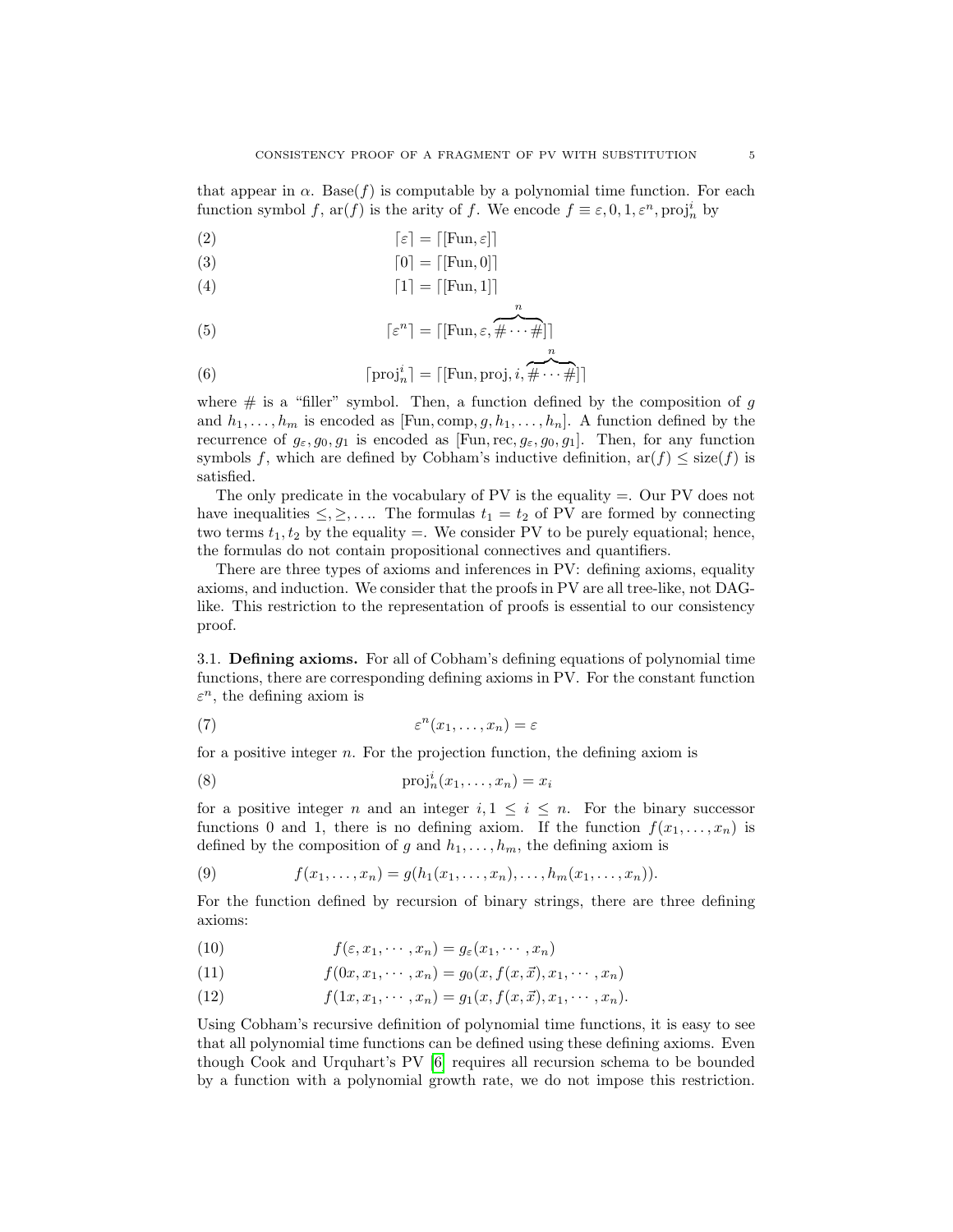Thus, our theory can be extended beyond polynomial time functions. However, this paper focuses on the theory based on polynomial time functions.

We present defining axioms of forms  $f(\vec{x}) = t$ , but we also introduce defining axioms of forms  $t = f(\vec{x})$ .

3.2. Equality axioms. The identity axiom is formulated as

$$
(13) \t\t t = t
$$

The remaining equality axioms are formulated as inference rules rather than axioms.

$$
\frac{u=t}{t=u}
$$

$$
\frac{t=u}{t=r} = \frac{u}{t}
$$

(16) 
$$
\frac{t_1 = u_1 \cdots t_n = u_n}{f(t_1, \ldots, t_n) = f(u_1, \ldots, u_n)}
$$

$$
\frac{t(x) = u(x)}{t(r) = u(r)}
$$

for any term  $r$ .

# 3.3. Induction.

(18) 
$$
\frac{t_1(\varepsilon) = t_2(\varepsilon) \quad t_1(s_i x) = v_i(t_1(x)) \quad t_2(s_i x) = v_i(t_2(x)) \quad (i = 0, 1)}{t_1(x) = t_2(x)}
$$

The system PV contains defining axioms, equality axioms, and induction as axioms and inference rules. In contrast, the system PV<sup>−</sup> contains only defining axioms and equality axioms as axioms and inference rules. This paper demonstrates that the consistency of  $PV^-$  can be proven by  $S_2^2$ .

# 4. Approximate computation

<span id="page-5-0"></span>In this section, we define the notion of approximate computations as being the representation of the evaluations of the terms of PV. The idea that the computation values can be approximated using the ∗ symbol comes from Beckmann [\[1\]](#page-27-6) but we only allow ∗ contained in numerals.

**Definition 1** (Approximate values). Let  $\mathbb{D}$  be terms that are created by 0, 1 from constants  $\varepsilon$ ,  $\ast$ .  $\ast$  stands for the *unknown* value. The elements of  $\mathbb{D}$  are called g-numerals. For  $v \in \mathbb{D}$ , nodes $(v)$  is defined as the number of symbols  $*, \varepsilon, 0, 1$ .  $\mathbb{D}$ has an order structure. For any  $v, w \in \mathbb{D}$ , let  $\leq$  be the relation that is recursively defined by

(1)  $\varepsilon \leq \varepsilon$  $(2)$   $v \triangleleft *$ (3)  $v \trianglelefteq w \implies bv \trianglelefteq bw$  for  $i = 0, 1$ .

If  $v \leq w$ , w is often written as  $v^*$ .

**Lemma 1**  $(S_2^1)$ .  $\leq in \mathbb{D}$  is the order relation.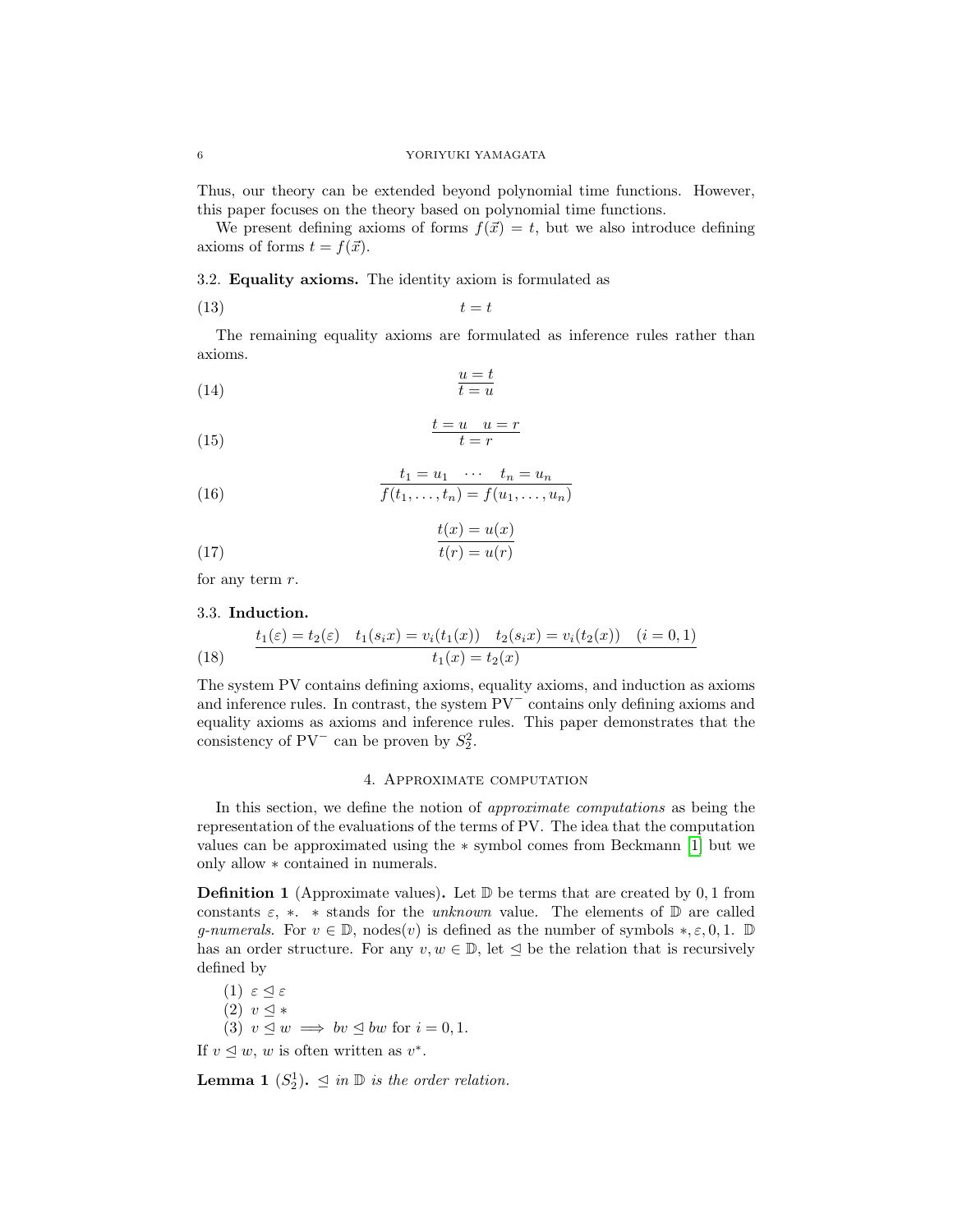*Proof. Transitivity law*: we prove that  $f v \triangleleft w$  and  $w \triangleleft z$ ,  $v \triangleleft z$  by induction on  $\text{nodes}(v) + \text{nodes}(w) + \text{nodes}(z)$ . If  $z \equiv *$  then the conclusion follows. If  $v \equiv *$  then  $w \equiv *$  and  $z \equiv *$  must hold. Therefore,  $v \leq z$ . Next, if  $z \equiv \varepsilon$ , then  $v \equiv w \equiv \varepsilon$ . Thus,  $v \leq z$ . If  $v \equiv \varepsilon$  then z must be either  $*$  or  $\varepsilon$ . For both cases,  $v \leq z$ . Finally,  $v \equiv b_1v'$ ,  $w \equiv b_2w'$  and  $z \equiv b_3z'$ . Then,  $b_1 \equiv b_2 \equiv b_3$ ,  $v' \leq w'$  and  $z \leq z'$  hold. By induction hypothesis,  $v' \leq z'$  is therefore  $v \leq z$ . Other cases are trivial.

Anti-symmetry law : we prove f v  $\leq w$  and  $w \leq v$ ,  $v \equiv w$  by induction on nodes $(v)$  + nodes $(w)$ . If  $v \equiv *$ , then w must be  $*$ ; therefore,  $v \equiv w$ . Similarly, if  $v \equiv \varepsilon$ , then w must be  $\varepsilon$ ; therefore,  $v \equiv w$ . By a symmetric argument, we can assume that v and w are neither  $*$  nor  $\varepsilon$ . Then,  $v \equiv bv'$  and  $w \equiv bw'$ .  $v' \trianglelefteq w'$  and  $w' \leq v'$  must hold. Therefore,  $v' \equiv w'$ . Thus,  $v \equiv w'$ . — Процессиональные производствование и производствование и производствование и производствование и производс<br>В 1990 году в 1990 году в 1990 году в 1990 году в 1990 году в 1990 году в 1990 году в 1990 году в 1990 году в<br>

**Definition 2.** Let  $v_1, \ldots, v_n$  be g-numerals and t be a term of PV<sup>-</sup> with free variables  $x_1, \ldots, x_n$ . An environment  $\rho$  of t is a map from  $x_1, \ldots, x_n$  to  $v_1, \ldots, v_n$ respectively. Let dom( $\rho$ ) be  $\{x_1, \ldots, x_n\}$ . Let

(19) 
$$
B(\rho) = \max_{i=1}^{m} \text{nodes}(\rho(x_i)),
$$

 $L(\rho) = n$  and  $S(\rho) = \text{size}(\rho_i)$ . The empty environment is denoted by [].

Let v be a g-numeral, t be a term of  $PV^-$ , and  $\rho$  be an environment of t. The form  $\langle t, \rho \rangle \downarrow v$  is referred to as a *(computation) judgment*, t as the main term,  $\rho$  as the environment, and v as the value (of t). Because we allow approximate computations, a term  $t$  may have several g-numerals as values under the same environment.

If a computational judgment  $\langle t, \rho \rangle \downarrow v$  has a form  $\langle f(x_1, \ldots, x_n), \rho \rangle \downarrow w$  or  $\langle v, \rho \rangle \downarrow w$  where v is a numeral, then it is called *purely numerical*. An inference of a computational judgment is also called purely numerical if its conclusion and premises are purely numerical.

A computation judgment can be derived using the following rules. Each rule is attached by a symbol such as ∗ called a label.

In the following rules, on the contrary to the case of terms  $t(t_1, \ldots, t_n)$ ,  $f(t_1, \ldots, t_n)$  for any function symbol f means that  $t_1, \ldots, t_n$  really appears in  $f(t_1,\ldots,t_n).$ 

$$
\frac{\langle 20 \rangle}{\langle t, \rho \rangle \downarrow *} *
$$

for any term  $t$ .

(21) 
$$
\overline{\langle x, \rho[x \mapsto v] \rangle \downarrow v^*} \quad \text{Env}
$$

where  $v \leq v^*$ .

$$
\frac{\langle 22 \rangle}{\langle v, \rho \rangle \downarrow v^*} v
$$

where  $v$  is a numeral and  $v^*$  is an approximation of  $v$ .

(23) 
$$
\frac{\langle t, \rho \rangle \downarrow v}{\langle bt, \rho \rangle \downarrow bv^*} b
$$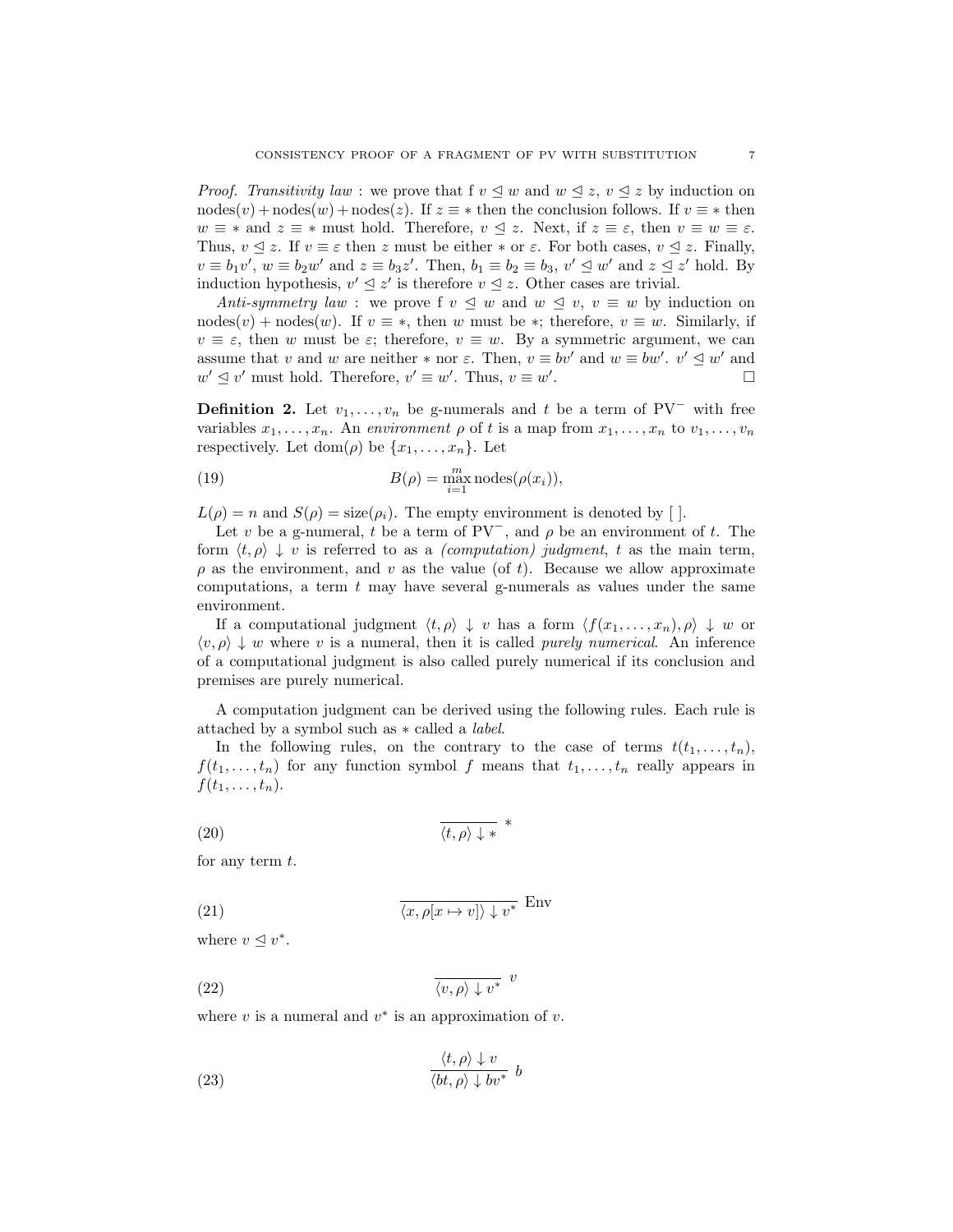where b is either 0 or 1,  $v^*$  is an approximation of v, v is a g-numeral and t is not a numeral.

(24) 
$$
\frac{(\langle t_i, \rho \rangle \downarrow v_i)_{i=1,\dots,m}}{\langle \varepsilon^m(t_1,\dots,t_m), \rho \rangle \downarrow \varepsilon} \varepsilon^m
$$

where  $\varepsilon^m$  is the *m*-ary constant function of which the value is always  $\varepsilon$ .  $(\langle t_i, \rho \rangle \downarrow$  $(v_i)_{i=1,\dots,m}$  is the sequence  $\langle t_{i_1}, \rho \rangle \downarrow v_1, \dots, \langle t_{i_k}, \rho \rangle \downarrow v_m$  of judgments. We use the similar notation from here.

(25) 
$$
\frac{(\langle t_j, \rho \rangle \downarrow v_j)_{j=1,...,m}}{\langle \text{proj}_m^i(t_1,...,t_m), \rho \rangle \downarrow v_i^*} \text{proj}_m^i
$$

for  $i = 1, \dots, m$ .  $v_i^*$  is an approximation of  $v_i$ .

If  $f$  is defined by composition, we have the following rule.

(26) 
$$
\frac{\langle g(\vec{y},\xi) \downarrow z \quad \langle h_1(\vec{x}),\nu \rangle \downarrow w_1 \cdots \langle h_m(\vec{x}),\nu \rangle \downarrow w_m \quad (\langle t_i,\rho \rangle \downarrow v_i)_{i=1,\dots,n}}{\langle f(t_1,\dots,t_n),\rho \rangle \downarrow z^*}
$$
 comp

where  $\vec{y} = y_1, \ldots, y_m, \, \vec{x} = x_1, \ldots, x_n, \, \nu(x_i) = v_i, i = 1, \ldots, n$  and  $\xi(y_j) = w_j, j = n$  $1, \ldots, m$ .

If f is defined by recursion, we have the following rules.

(27) 
$$
\frac{\langle g_{\varepsilon}(x_1,\ldots,x_n),\xi\rangle \downarrow z \quad \langle t,\rho\rangle \downarrow \varepsilon \quad (\langle t_i,\rho\rangle \downarrow v_i)_{i=1,\ldots,n}}{\langle f(t,t_1,\ldots,t_n),\rho\rangle \downarrow z^*} \text{rec-}\varepsilon
$$

where  $\xi(x_i) = v_i$  for  $i = 1, \ldots, n$ .

$$
\frac{\langle g_i(x_0, y, \vec{x}), \xi \rangle \downarrow z \quad \langle t, \rho \rangle \downarrow iv_0 \quad \langle f(x_0, \vec{x}), \nu \rangle \downarrow w \quad (\langle t_j, \rho \rangle \downarrow v_j)_{j=1,...,n}}{\langle f(t, t_1,..., t_n), \rho \rangle \downarrow z^*}
$$
rec-b

where  $b = 0, 1$  and  $\vec{x} = x_1, \ldots, x_n$ . The environment  $\nu$  is defined by  $\nu(x_j) = v_j$  for  $j = 1, \ldots, n$  and  $\nu(x_0) = v_0$ , while  $\xi$  is defined by  $\xi(x_i) = v_i, \xi(x_0) = v_0, \xi(y) = w$ .

**Definition 3** (Computation Sequence). A *computation sequence*  $\sigma$  is a sequence  $\sigma_1, \ldots, \sigma_L$ , where each  $\sigma_i$  is a sequence

(29) 
$$
[R, \langle t_i, \rho_i \rangle \downarrow v_i, n_{1i}, \dots, n_{l_i i}]
$$

which satisfies  $n_{ji} < i, j = 1, \ldots, l_i$ . Each inference

$$
\frac{(\sigma_{n_{1i}})_2 \cdots (\sigma_{n_{l_i}i})_2}{(\sigma_i)_2} (\sigma_i)_1
$$

must be a valid computation rule. Here,  $(a)_i$  is a projection of  $[a_1, \ldots, a_n]$  to  $a_i$ . The computation judgments that are not used as assumptions of some inference rule are referred to as *conclusions* of  $\sigma$ . If  $\langle t, \rho \rangle \downarrow v$  is the only conclusion of  $\sigma$ , it is written as  $\sigma \vdash \langle t, \rho \rangle \downarrow v$ ; however, if  $\sigma$  has multiple conclusions  $\vec{\alpha}$ , it is written as  $\sigma \vdash \vec{\alpha}$ . If  $\sigma \vdash \langle t, \rho \rangle \downarrow v, \vec{\alpha}, \vec{\sigma}$  is often considered to be a computation of  $\langle t, \rho \rangle \downarrow v$ . Although a computation sequence  $\sigma$  is a sequence,  $\sigma$  is often considered to be a DAG, of which the conclusions form the lowest elements.

If there is a computation sequence  $\sigma$  with conclusions  $\langle t, \rho \rangle \downarrow v, \vec{\alpha}$  such that nodes $(\sigma) \leq b$ , we write  $\vdash_b \langle t, \rho \rangle \downarrow v, \vec{\alpha}$ .

For any sequence of computational judgments  $\vec{\alpha} = \langle t_1, \rho_1 \rangle \downarrow v_1, \ldots, \langle t_n, \rho_n \rangle \downarrow v_n$ ,  $T(\vec{\alpha}) = \max\{\text{size}(t_1), \ldots, \text{size}(t_n)\}.$  For a computation  $\sigma$ ,  $M(\sigma)$  is defined as the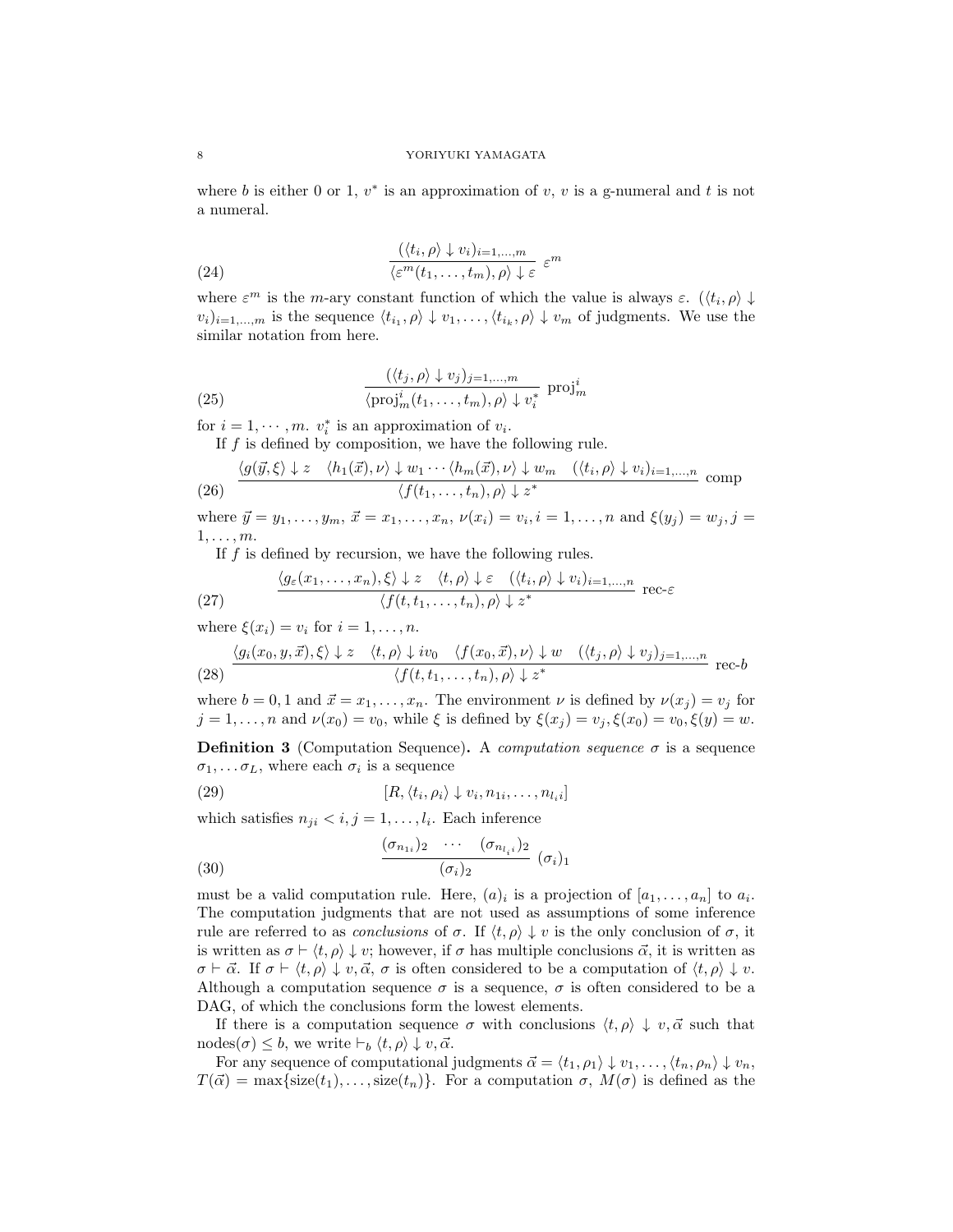maximal size of the main terms of computational judgments in  $\sigma$ , and  $T(\sigma) = T(\vec{\alpha})$ if  $\vec{\alpha}$  are conclusions of  $\sigma$ . For computational judgments  $\alpha$  above,  $B(\alpha)$ ,  $L(\alpha)$ , and  $S(\alpha)$  are defined by  $\max_{i=1}^n B(\rho_i)$ ,  $\max_{i=1}^n L(\rho_i)$  and  $\max_{i=1}^n S(\rho_i)$  respectively. For a computation  $\sigma$  with the conclusion  $\alpha$ ,  $B(\sigma) = B(\alpha)$ ,  $L(\sigma) = L(\alpha)$  and  $S(\sigma) = S(\alpha)$ .

We would like to show that  $\vdash_{|B|} \langle t, \rho \rangle \downarrow v, \vec{\alpha}$  is definable in  $S_2^1$ . The obstacle to do this is that, in the above definition, only the number of nodes of  $\sigma$ , and not the number of primitive symbols, is bounded. Thus, it is required to bound polynomially size( $\sigma$ ) by nodes( $\sigma$ ). This task is carried out in Section [5.](#page-8-0)

# 5. Estimating the size of a computation

<span id="page-8-0"></span>This section proves the polynomial upper bound of the size of a computation with respect to the number of nodes of the computation together with the size of its conclusions.  $(S_2^1)$  means that a statement is provable in the theory  $S_2^1$ , and  $(S_2^2)$ means that a statement is provable in the  $S_2^2$ .

<span id="page-8-3"></span>**Lemma 2**  $(S_2^1)$ . Let  $\sigma$  be a computation of  $\langle t_1, \rho_1 \rangle \downarrow v_1, \ldots, \langle t_m, \rho_m \rangle \downarrow v_m$ . Then,  $Base(t_1, \ldots, t_m)$  contains all function symbols that appear in the main terms of  $\sigma$ . If  $f(x_1, \ldots, x_n)$  is a main term that appears in  $\sigma$ , size(f)  $\leq T(\sigma)$  and

(31) 
$$
\operatorname{size}(f(x_1,\ldots,x_n)) \leq T(\sigma) + 2 + \sum_{i=1}^n \operatorname{size}(x_i)
$$

<span id="page-8-1"></span>≤ pM(T(σ))(32)

for a polynomial  $p_M$ .

*Proof.* The first half of the lemma is proven by induction on  $\sigma$ . Because f is contained in Base $(t_1, \ldots, t_m)$ , size $(f) \leq T(\sigma)$ . size $(x_i)$  is polynomially increased by size(*i*), as  $x_i$  is a compound symbol constructed from the symbol x and *i*. Because  $i \leq n \leq \text{ar}(f) \leq \text{size}(f) \leq T(\sigma)$ , size(i)  $\leq T(\sigma)$ . Thus, there is a polynomial  $p_M$ that satisfies [\(32\)](#page-8-1).  $\Box$ 

<span id="page-8-2"></span>**Lemma 3**  $(S_2^1)$ . Let v is a g-numeral that appears as a value in  $\sigma$ . Then,  $\operatorname{nodes}(v) \le \max\{B(\sigma), T(\sigma)\} + \operatorname{nodes}(\sigma).$ 

To prove this lemma, we define a wighted directed graph  $G_{\sigma}$  and prove related lemmas.

**Definition 4.** In a computational judgement  $\langle t, \rho \rangle \downarrow v$ , we call v the righthand and  $\langle t, \rho \rangle$  the lefthand. The nodes of the weighted directed graph  $G_{\sigma}$  consist of all righthands and lefthands of computational judgements of  $\sigma$ . For each node  $\eta$ , we define an integer  $N(\eta)$  as nodes(v) if  $\eta$  is a value v, and as  $\max(N(t), B(\rho))$ , where  $N(t)$  is defined as the maximal nodes(v) of numerals v which are contained in t, if  $\eta$  is the lefthand  $\langle t, \rho \rangle$ . For each inference of  $\sigma$ , edges of  $G_{\sigma}$  are defined as follows.

$$
\frac{\langle 33 \rangle}{\langle t, \rho \rangle + *} *
$$

In this case, we connect a edge from  $t$  to  $\ast$ . The weight is 0.

(34) 
$$
\overline{\langle x, \rho[x \mapsto v] \rangle \downarrow v^*} \quad \text{Env}
$$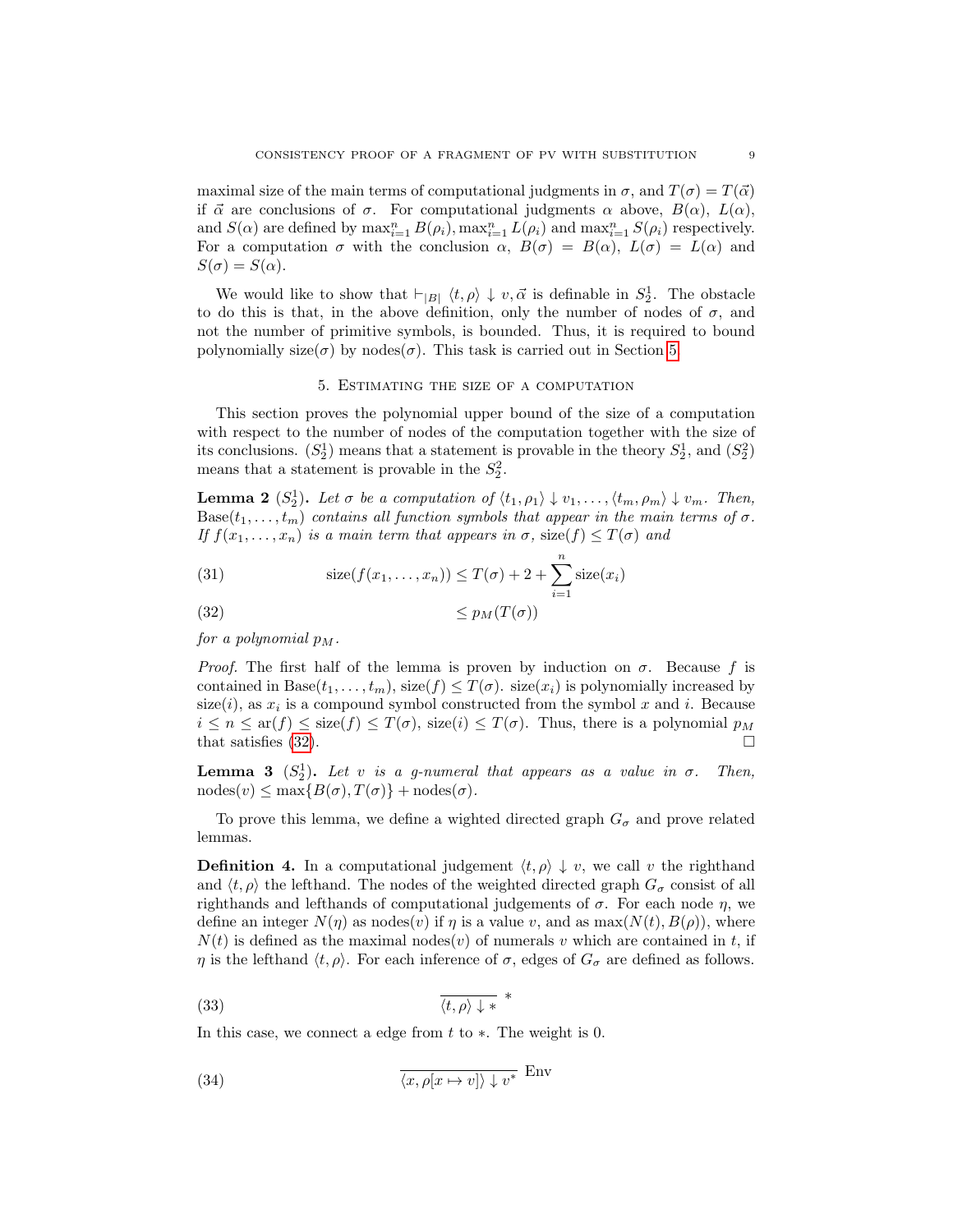In this case, we connect a edge from  $\langle x, \rho | x \mapsto v \rangle$  to the the righthand side  $v^*$ . The weights of the edge are 0.

$$
\frac{\langle v, \rho \rangle \downarrow v^*}{\langle v, \rho \rangle \downarrow v^*} v
$$

In this case, we connect a edge from  $v$  to  $v^*$ . The weight is 0.

(36) 
$$
\frac{\langle t, \rho \rangle \downarrow v}{\langle bt, \rho \rangle \downarrow bv^*} b
$$

In this case, we connect the lefthand of the lower judgement to the lefthand of the upper judgement and the righthand of the upper judgement to the righthand of the lower judgement. The weight is 0 for the edge which connects the lefthand and 1 for the edge which connects the righthand.

(37) 
$$
\frac{(\langle t_i, \rho \rangle \downarrow v_i)_{i=1,...,n}}{\langle \varepsilon^n(t_1,...,t_n), \rho \rangle \downarrow \varepsilon} \varepsilon^n
$$

In this case, we connect the lefthand of the conclusion to all lefthands of the premises. The weights are all 0.  $\varepsilon$  is connected from its lefthand side of the judgement. The weight is 0.

(38) 
$$
\frac{(\langle t_j, \rho \rangle \downarrow v_j)_{j=1,...,n}}{\langle \text{proj}_n^i(t_1,...,t_n), \rho \rangle \downarrow v_i^*} \text{proj}_n^i
$$

In this case, we connect the lefthand of the conclusion to all lefthands of the premises, and  $v_i$  in the premise to  $v_i^*$  in the conclusion. The weights are all 0.

(39) 
$$
\frac{\langle g(\vec{y}), \mu \rangle \downarrow z \quad \langle h_1(\vec{x}), \nu \rangle \downarrow w_1 \cdots \langle h_m(\vec{x}), \nu \rangle \downarrow w_m \quad (\langle t_i, \rho \rangle \downarrow v_i)_{i=1,\dots,n}}{\langle f(t_1,\dots,t_n), \rho \rangle \downarrow z} \text{ comp}
$$

In this case, we connect the lefthand of the conclusion to all  $\langle t_i, \rho \rangle, i = 1, \ldots, m$ . The weights are 0. Further, all  $v_i, i = 1, \ldots, n$  in the premises are connected to  $\langle h_i(\vec{x}), v \rangle$ ,  $j = 1, \ldots, m$ . z in the premises is connected to z in the conclusion. The weights are all 0.

(40) 
$$
\frac{\langle g_{\varepsilon}(\vec{x}), \nu \rangle \downarrow z \quad \{ \langle t, \rho \rangle \downarrow \varepsilon \} \quad (\langle t_i, \rho \rangle \downarrow v_i)_{i=1,\dots,n}}{\langle f(t, t_1, \dots, t_n), \rho \rangle \downarrow z} \ \text{rec-}\varepsilon
$$

In this case,  $\langle t, \rho \rangle$  and  $\langle t_i, \rho \rangle$ ,  $i = 1, \ldots, n$  in the premises are connected from  $\langle f(t, t_1, \ldots, t_n), \rho \rangle$ .  $v_i, i = 1, \ldots, n$  is connected to  $\langle g_{\varepsilon}(\vec{x}), \nu \rangle$ . z in the premise is connected to z in the conclusion. The weights are all 0.

(41)  
\n
$$
\frac{\langle g_b(x_0, y, \vec{x}), \xi \rangle \downarrow z \quad \{ \langle t, \rho \rangle \downarrow bv_0 \} \quad \langle f(y, \vec{x}), \nu \rangle \downarrow w \quad (\langle t_i, \rho \rangle \downarrow v_i)_{i=1,...,n}}{\langle f(t, t_1, ..., t_n), \rho \rangle \downarrow z}
$$
rec-b

In this case,  $\langle t, \rho \rangle$  and  $\langle t_i, \rho \rangle$ ,  $i = 1, \ldots, n$  in the premises are connected from  $\langle f(t, t_1, \ldots, t_n), \rho \rangle$ . All  $v_i, i = 1, \ldots, n$  and  $bv_0$  are connected to  $\langle f(y, \vec{x}), \nu \rangle$ .  $bv_0$ , all  $v_i, i = 1, \ldots, n$  and w are connected to  $\langle g_i(x_0, y, \vec{x}), \xi \rangle$ . Finally, z in the premise is connected to z in the conclusion. The weights are all 0.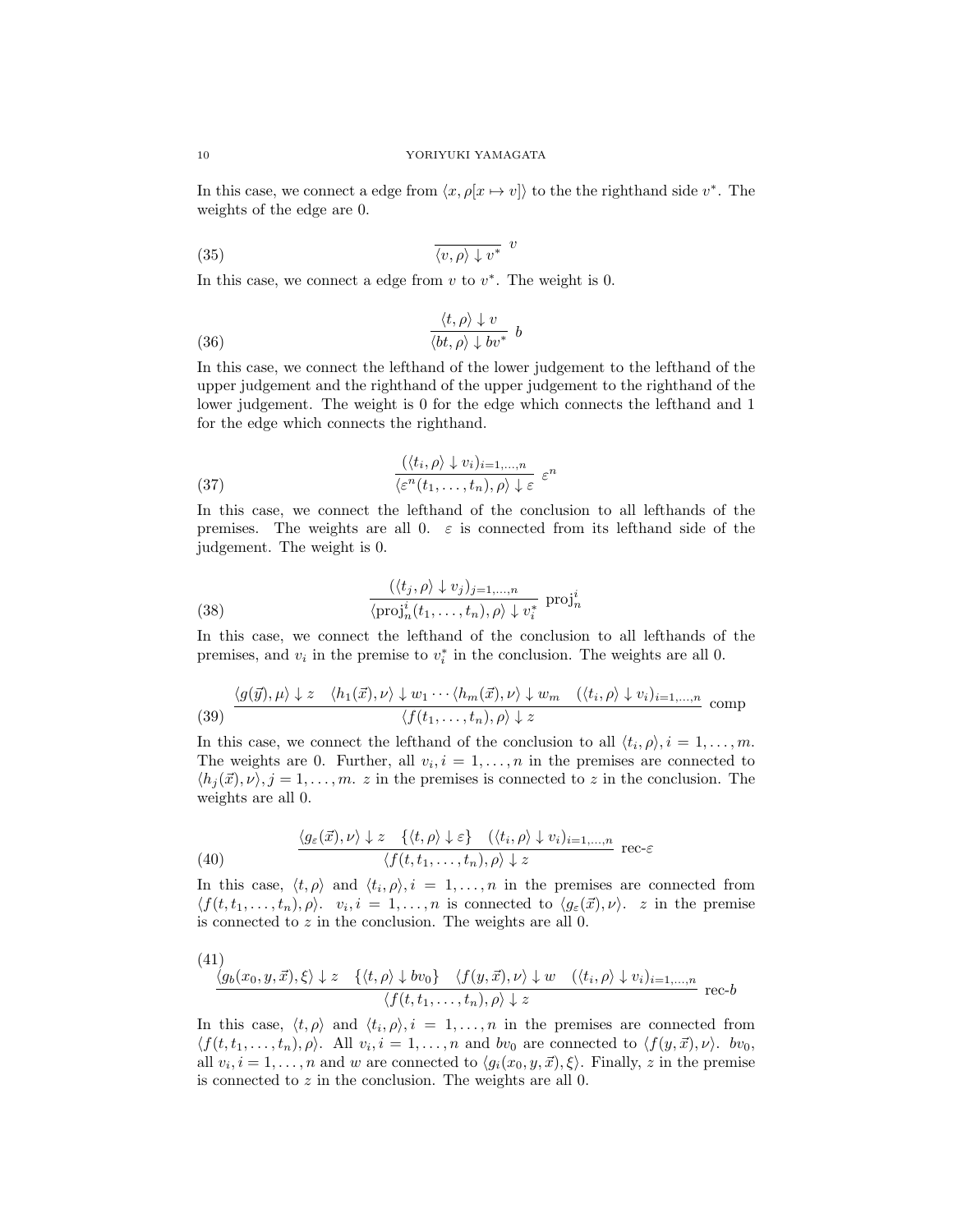**Lemma 4**  $(S_2^1)$ . Let  $\eta$  be a node of  $G_{\sigma}$ . Assume that from  $\eta_1, \ldots, \eta_k$  the edges  $e_1, \ldots, e_k$  run to  $\eta$ . If  $k \geq 1$ ,  $N(\eta) \leq w(e_i) + N(\eta_i)$  for some  $i = 1, \ldots, k$  where  $w(e_i)$  is the weight of  $e_i$ .

Let  $p = \eta_0 \stackrel{e_1}{\leftarrow} \eta_1 \stackrel{e_2}{\leftarrow} \eta_2 \cdots \stackrel{e_l}{\leftarrow} \eta_l$  be a path in  $G_{\sigma}$ . p is called a *bounding path* if for each  $k = 0, ..., l - 1, N(\eta_k) \leq w(e_{k+1}) + N(\eta_{k+1})$  holds.

<span id="page-10-0"></span>**Lemma 5.**  $(S_2^1)$  If a judgement  $\langle t, \rho \rangle \downarrow v$  appears in  $\sigma$ , there is a bounding path from  $\langle t, \rho \rangle$  to v in  $G_{\sigma}$ .

*Proof.* Assume that  $\sigma_i \equiv \langle t, \rho \rangle \downarrow v$ . We prove the statement of the lemma by induction on i.

<span id="page-10-1"></span>**Lemma 6.**  $(S_2^1)$  If a judgement  $\langle t, \rho \rangle \downarrow v$  appears in  $\sigma$ , there is a bounding path of  $\langle t, \rho \rangle$  from a lefthand of a conclusion.

*Proof.* Assume that  $\sigma_i \equiv \langle t, \rho \rangle \downarrow v$ . We prove the statement of the lemma by induction on i.

<span id="page-10-2"></span>**Lemma 7.**  $(S_2^1)$  To each righthand side of an assumption of an inference in  $\sigma$ , there is a bounding path of  $G_{\sigma}$  from a lefthand of a conclusion.

*Proof.* By Lemmas [5](#page-10-0) and [6.](#page-10-1)

**Lemma 8.**  $(S_2^1)$  For each node  $\eta$  of  $G_{\sigma}$ , there is an acyclic path  $\eta \overset{e_1}{\leftarrow} \eta_1 \overset{e_2}{\leftarrow} \eta_2 \cdots \overset{e_l}{\leftarrow}$  $\eta_l$  such that

- (1)  $\eta_l$  is a lefthand of a conclusion of  $\sigma$ .
- (2)  $N(\eta) \le N(\eta_l) + \sum_{i=1}^{l} w(e_i)$ .

*Proof.* By Lemma [5](#page-10-0) and [7,](#page-10-2) there is a bounding path  $p$  from a lefthand of conclusion to  $\eta$ . Assume that it contains a cycle  $\eta_i, \ldots, \eta_j = \eta_i$ . Because p is a bounding path,  $N(\eta_i) = N(\eta_j) \leq w(e_{j+1}) + N(\eta_{j+1})$ . Thus,  $\eta_1, \ldots, \eta_i, \eta_{j+1}, \eta_l$  is also a bounding path. In this way, we can remove all cycles from p.

*Proof of Lemma [3.](#page-8-2)* For each value v which appears in a judgement of  $\sigma$ ,  $N(v) \leq$  $N(\langle t_k, \rho_k \rangle) + \sum_{i=1}^l w(e_i)$  holds, where  $v \stackrel{e_1}{\leftarrow} \eta_1 \stackrel{e_2}{\leftarrow} \eta_2 \cdots \stackrel{e_l}{\leftarrow} \eta_l = \langle t_k, \rho_k \rangle$  is an acyclic bounding path from a righthand of a conclusion to v.  $N(\langle t_k, \rho_k \rangle) \leq$  $\max(T(\sigma), B(\sigma))$  holds.  $\sum_{i=1}^{l} w(e_i)$  is bounded by the number of b-rules in  $\sigma$ . Thus,  $N(v)$  is bounded by  $\max(T(\sigma), B(\sigma)) + \text{nodes}(\sigma)$ .

<span id="page-10-3"></span>**Lemma 9**  $(S_2^1)$ . Let  $\sigma$  be a computation of  $\langle t_1, \rho_1 \rangle \downarrow v_1, \ldots, \langle t_m, \rho_m \rangle \downarrow v_m$ . Then, for any environment  $\rho$  that appears in  $\sigma$ ,  $L(\rho) \leq \max\{L(\sigma), T(\sigma)\}, B(\rho) \leq$  $\max\{B(\sigma),T(\sigma)\}\$  + nodes $(\sigma)$  and  $S(\rho)\leq p_S(B(\sigma),T(\sigma))$ , nodes $(\sigma)$ ) for some polynomial  $p<sub>S</sub>$ .

*Proof.*  $L(\rho) \le \max\{L(\sigma), T(\sigma)\}\$  holds because  $\text{ar}(f) \le T(\sigma)$  for f that appears in  $\sigma$ .  $B(\rho) \leq \max\{B(\sigma), T(\sigma)\}\$  + nodes $(\sigma)$  holds by Lemma [3.](#page-8-2) The polynomial bound for  $S(\sigma)$  is obtained from the bounds of  $L(\sigma)$  and  $B(\sigma)$  together with the fact that all variables in  $\rho$  appear in either environments of conclusions of  $\sigma$  or  $x_1, \ldots, x_{\text{ar}(f)}, f \in \text{Base}(\vec{\alpha})$  where  $\vec{\alpha}$  are the conclusions of  $\sigma$ .

<span id="page-10-4"></span>**Lemma 10.**  $(S_2^1)$  There is a polynomial p such that if there is a computation  $\sigma$  of  $\langle t_1, \rho_1 \rangle \downarrow v_1, \ldots, \langle t_m, \rho_m \rangle \downarrow v_m$  then size( $\sigma$ )  $\leq p(\text{size}(\vec{t}), \text{size}(\vec{\rho}), \text{nodes}(\sigma))$  holds.

*Proof.* By Lemma [2,](#page-8-3) [3](#page-8-2) and [9.](#page-10-3)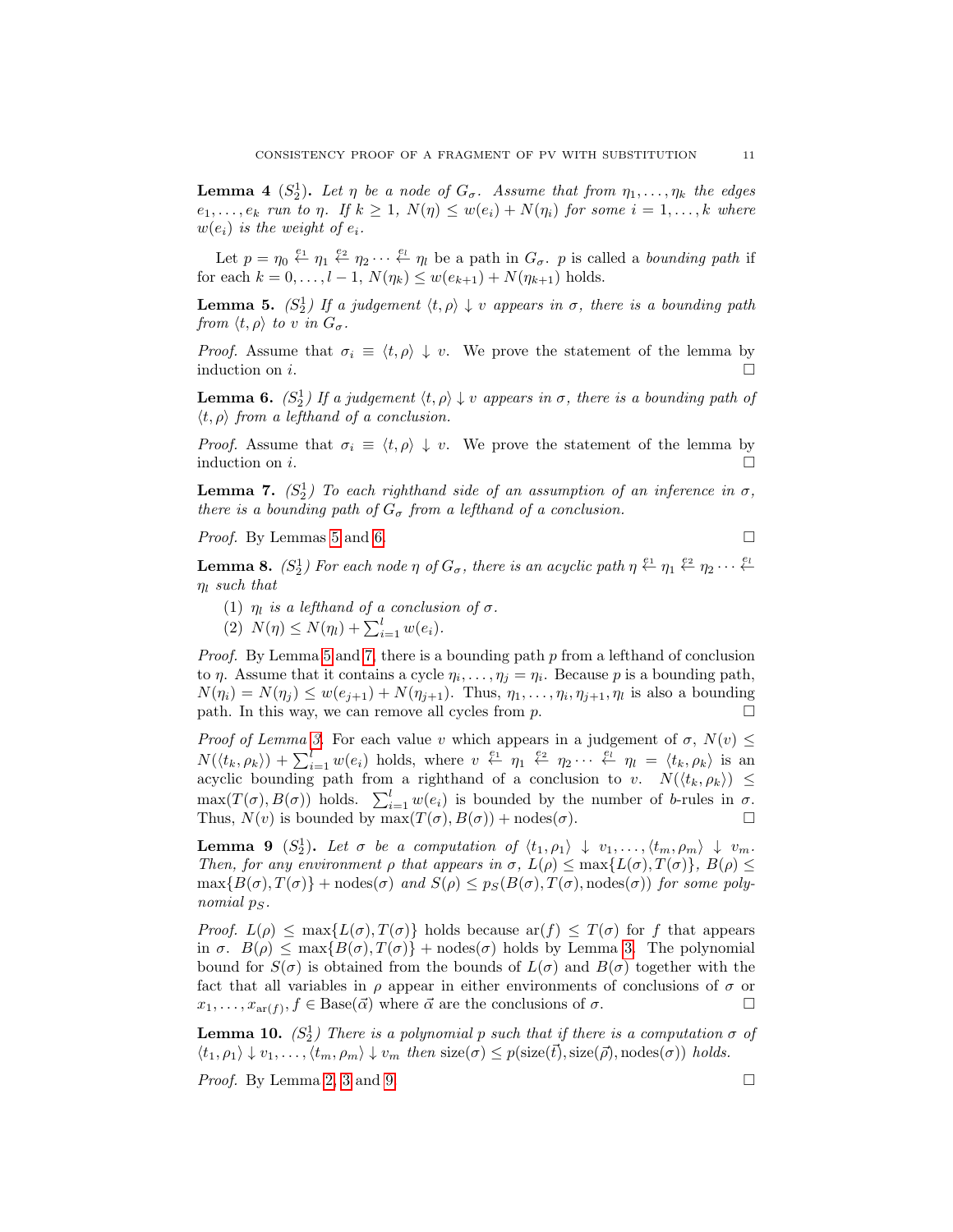**Lemma 11.** The relation  $\vdash_{|B|} \vec{\alpha}$  on integers B and judgments  $\vec{\alpha}$  can be defined using a  $\Sigma_1^b$ -formula.

<span id="page-11-0"></span>*Proof.* Immediate from Lemma [10.](#page-10-4)  $\Box$ 

## 6. Basic properties of computations

In this section, the basic properties of computations are proved. After proving technical lemmas (Lemma [12,](#page-11-1) [13\)](#page-11-2), we prove the lemmas concerning the forms of values of computations of  $\varepsilon$ , 0t, 1t and numerals (Lemma [14,](#page-11-3) [15\)](#page-11-4). Lemma [15](#page-11-4) is crucial for our consistency proof because it shows that the numerals are only computed to the equal numerals. Next we prove Lemma [16,](#page-11-5) which states the values  $v_1$  and  $v_2$ obtained by computations of the same term  $t$  are always compatible, that is, either  $v_1 \leq v_2$  or  $v_2 \leq v_1$ . This enables us to extract the most "accurate" value  $v(t, \rho, \sigma)$ of a term t from a computation  $\sigma$  of t under an assignment  $\rho$  (Definition [5\)](#page-13-0). Substitution lemmas (Lemma [20,](#page-14-0) [21\)](#page-16-0) establish the relation between substitution into a term which is evaluated by a computation, and assignment in the environment in which the term is evaluated. These lemmas enable us to extend a consistency proof to the substitution rule. Unlike other lemmas in this section, substitution lemmas are proved in  $S_2^2$ . Finally, we prove Lemmas [22](#page-18-0) and [23](#page-19-0) which are used to prove "soundness" of defining axioms in Section [7.](#page-21-0)

<span id="page-11-1"></span>**Lemma 12**  $(S_2^1)$ . If  $\langle t, \rho \rangle \downarrow v$  appears as a node in the computation sequence  $\sigma, \sigma \vdash \vec{\alpha}$  (as a DAG), there is a computation sequence  $\tau$  such that  $\tau \vdash \langle t, \rho \rangle \downarrow v, \vec{\alpha},$  $\text{nodes}(\tau) \leq \text{nodes}(\sigma) + 1$  and  $M(\tau) = M(\sigma)$ .

*Proof.* If  $\langle t, \rho \rangle \downarrow v$  is derived according to the inference R, another instance of R is added to  $\sigma$ , which uses the same assumptions as R, in which case  $\tau$  is obtained.  $\Box$ 

<span id="page-11-2"></span>**Lemma 13**  $(S_2^1)$ . If there is a computation  $\sigma$  such that  $\sigma \vdash \alpha, \vec{\alpha}$ , then there exists  $\tau$  such that  $\tau \vdash \vec{\alpha}$  and  $\text{nodes}(\tau) \leq \text{nodes}(\sigma)$ .

<span id="page-11-3"></span>**Lemma 14**  $(S_2^1)$ . If  $\langle \varepsilon, \rho \rangle \downarrow v$  is contained in a computation  $\sigma$ , then either  $v \equiv \varepsilon$ or  $v \equiv *$ . If  $\langle bt, \rho \rangle \downarrow v$ , where t is not a numeral, is contained in  $\sigma$ , then either  $v \equiv iv_0$  for some g-numeral  $v_0$  or  $v \equiv *$ . If  $v \equiv iv_0$ , then  $\sigma$  contains  $\langle t, \rho \rangle \downarrow v'_0$  and  $v'_0 \trianglelefteq v_0$ .

*Proof.* By induction on nodes( $\sigma$ ). The only rule that can derive  $\langle \varepsilon, \rho \rangle \downarrow v$  is either v or ∗-rule. Thus, v is either  $\varepsilon$  or  $*$ . Similarly, if  $\sigma$  derives  $\langle bt, \rho \rangle \downarrow v$ , the only rule that can derive this is  $*$  or *i*-rule. If  $v \equiv iv_0$ ,  $\langle bt, \rho \rangle \downarrow iv_0$  can only be derived by *i*. Thus, the assumptions contain  $\langle t, \rho \rangle \downarrow v'_0$  where  $v'_0 \leq v_0$ .

<span id="page-11-4"></span>**Lemma 15**  $(S_2^1)$ . If  $\langle v, \rho \rangle \downarrow w$ , in which v is a numeral, is contained in a computation  $\sigma$ , then  $v \leq w$ .

*Proof.* The only rules that can derive  $\langle v, \rho \rangle \downarrow w$  are  $*$  and v-rules.

<span id="page-11-5"></span>**Lemma 16**  $(S_2^1)$ . Let t be a term and v, w are g-numerals. If both  $\langle t, \rho \rangle \downarrow v$  and  $\langle t, \rho \rangle \downarrow w$  are present in a computation, then  $v \leq w$  or  $w \leq v$ .

We write  $v \Delta w$  when  $v \Delta w$  or  $w \Delta v$ .  $\Delta$  is reflexive and symmetric, but not transitive.

To prove the lemma, the next lemma, same as Lemma 4.4. in [\[1\]](#page-27-6), is to be observed.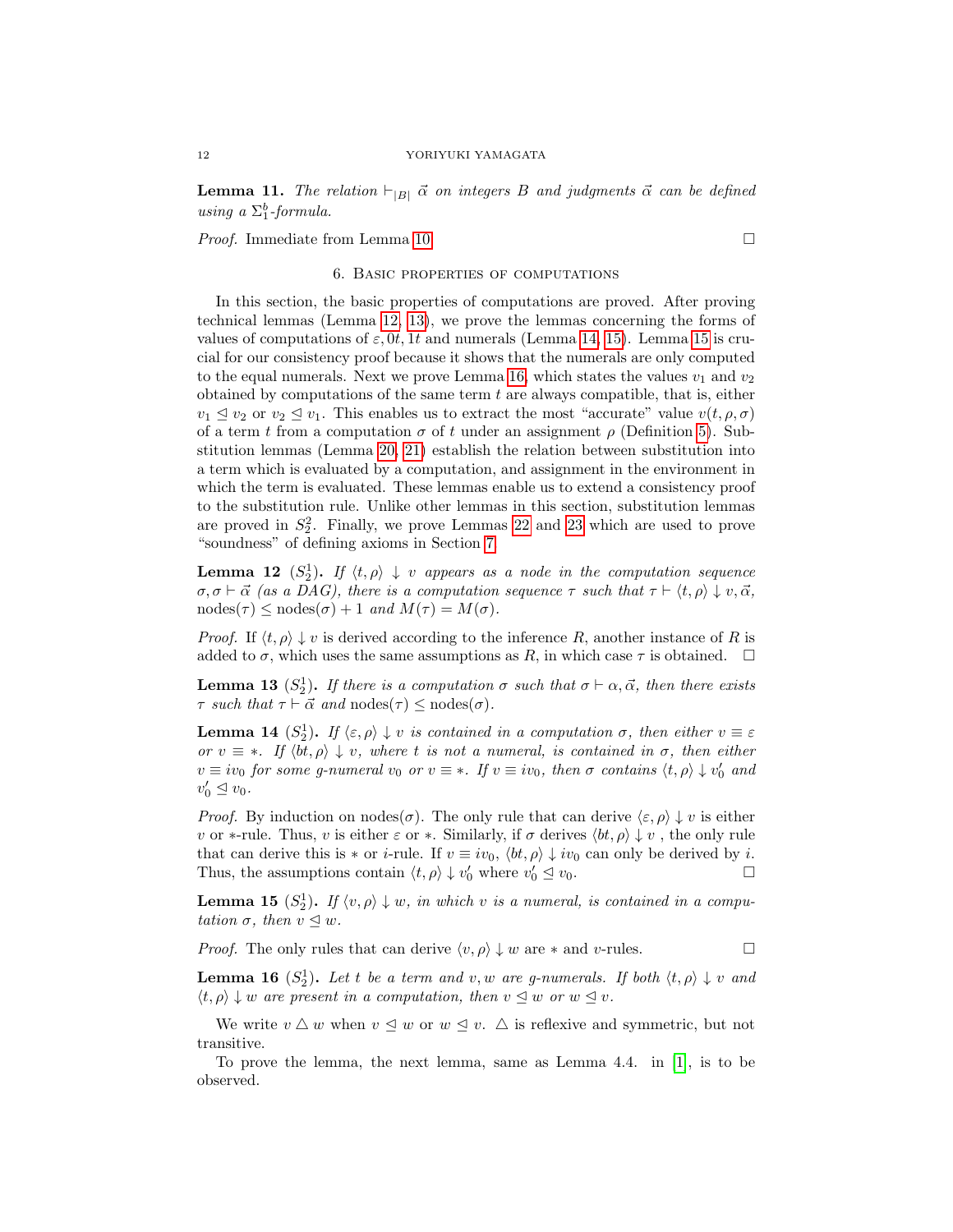<span id="page-12-0"></span>**Lemma 17**  $(S_2^1)$ . If g-numerals  $w, u, v$  have relations  $w \leq u, w \leq v$ , then  $u \Delta v$ .

*Proof.* By induction on  $\text{nodes}(w) + \text{nodes}(u) + \text{nodes}(v)$ .

If  $w = *, u = v = *,$  therefore,  $u \triangle v$ . If  $w = \varepsilon, u, v$  are either  $*$  or  $\varepsilon$ . Therefore,  $u \triangle v$ . If  $w = bw'$  for some  $b = 0, 1$  and  $u'$ , there are two possibilities of u.

- $(1)$  u is  $*$
- $(2)$  u is bu'

If u is  $*, u \triangle v$ . Therefore,  $u \triangle v$ . If u is  $bu', w' \triangle v'$ . There are also two possibilities of v. The only non-trivial case is the case in which  $v = bv'$ . The other case is symmetric. By induction hypothesis,  $u' \triangle v'$ . Therefore,  $u \triangle v$ .

**Corollary 1**  $(S_2^1)$ . If  $u \triangle v$  for g-numerals u, v and  $u \triangle u'$  and  $v \triangle v'$ , then  $u' \triangle v'$ .

*Proof.* We assume  $u \leq v$ . Then,  $u \leq v \leq v'$ . Thus,  $u \leq u'$  and  $u \leq v'$ . Using Lemma [17,](#page-12-0)  $u' \bigtriangleup v'$ .

<span id="page-12-1"></span>**Lemma 18**  $(S_2^1)$ . Let f be a function symbol and  $w_1, \ldots, w_m$ ,  $v_1, \ldots, v_m$  be gnumerals such that  $w_i \triangle v_i$  for any  $i = 1, \ldots, m$ . Let  $\rho(x_1) = w_1, \ldots, \rho(x_m) = w_m$ and  $\nu(x_1) = v_1, \ldots, \rho(x_m) = v_m$ . We assume that  $\langle f(x_1, \ldots, x_m), \rho \rangle \downarrow w$  and  $\langle f(x_1, \ldots, x_m), \nu \rangle \downarrow v$  are present in the same computation  $\sigma$ . Then,  $w \Delta v$ .

*Proof.* We assume that  $\langle f(x_1, \ldots, x_m), \rho \rangle \downarrow w$  is *i*-the judgment of  $\sigma$ , while  $\langle f(x_1, \ldots, x_m), \nu \rangle \downarrow v$  is the j-th judgment of  $\sigma$ . The lemma is proved by induction on  $i + j$  and case analysis of the rules that derive these statements. Although it appears that we use induction on  $\Pi_1^0$ -formula (because f and g-numerals  $w_1, \ldots, w_m, v_1, \ldots, v_m$  are not bounded), we actually need to consider only those that are included in the computation  $\sigma$ . Thus, the quantifier is bounded. Because ∗ is compatible with any g-numerals, we assume that w and v are not ∗. This assumption makes it possible to uniquely determine the label  $R$  of the rules deriving  $i$ - and j-th judgment by f.

The possible R are among the  $b, \varepsilon^m$ , proj<sup>i</sup><sub>m</sub>, comp, rec- $\varepsilon$ , and rec-b-rule.

The case in which R is  $b, \varepsilon^m$  or  $\text{proj}_m^i$  is trivial.

The case in which  $R$  is comp is considered. The last rules have the following forms.

(42)  
\n
$$
\frac{\langle g(\vec{y}), \rho_0 \rangle \downarrow w \quad \langle h_1(\vec{x}), \rho^* \rangle \downarrow z_1 \cdots \langle h_k(\vec{x}), \rho^* \rangle \downarrow z_k \quad (\langle x_i, \rho \rangle \downarrow w_i^*)_{i=1,\dots,m}}{\langle f(x_1,\dots,x_m), \rho \rangle \downarrow w}
$$
comp  
\n(43)  
\n
$$
\frac{\langle g(\vec{y}), \nu_0 \rangle \downarrow v \quad \langle h_1(\vec{x}), \nu^* \rangle \downarrow z_1' \cdots \langle h_k(\vec{x}), \nu^* \rangle \downarrow z_k' \quad (\langle x_i, \rho \rangle \downarrow v_i^*)_{i=1,\dots,m}}{\langle f(x_1,\dots,x_m), \nu \rangle \downarrow v}
$$
comp

where  $\rho^*(x_1) = w_1^*$  for  $i = 1, ..., m$ ,  $\nu^*(x_i) = v_i^*$  for  $i = 1, ..., m$ ,  $\rho_0(y_1) =$  $z_1, \ldots, \rho_0(y_k) = z_k$  and  $\nu_0(y_1) = z'_1, \ldots, \nu_k(y_k) = z'_k$ . By induction hypothesis,  $z_i \triangle z'_i$  for each  $i = 1, ..., m$ . By induction hypothesis,  $w \triangle v$ .

Finally, the case in which the last rule is either rec- $\varepsilon$  or rec- $b, b = 0, 1$  is considered. Because the case for rec- $\varepsilon$  is similar to comp, we consider the case in which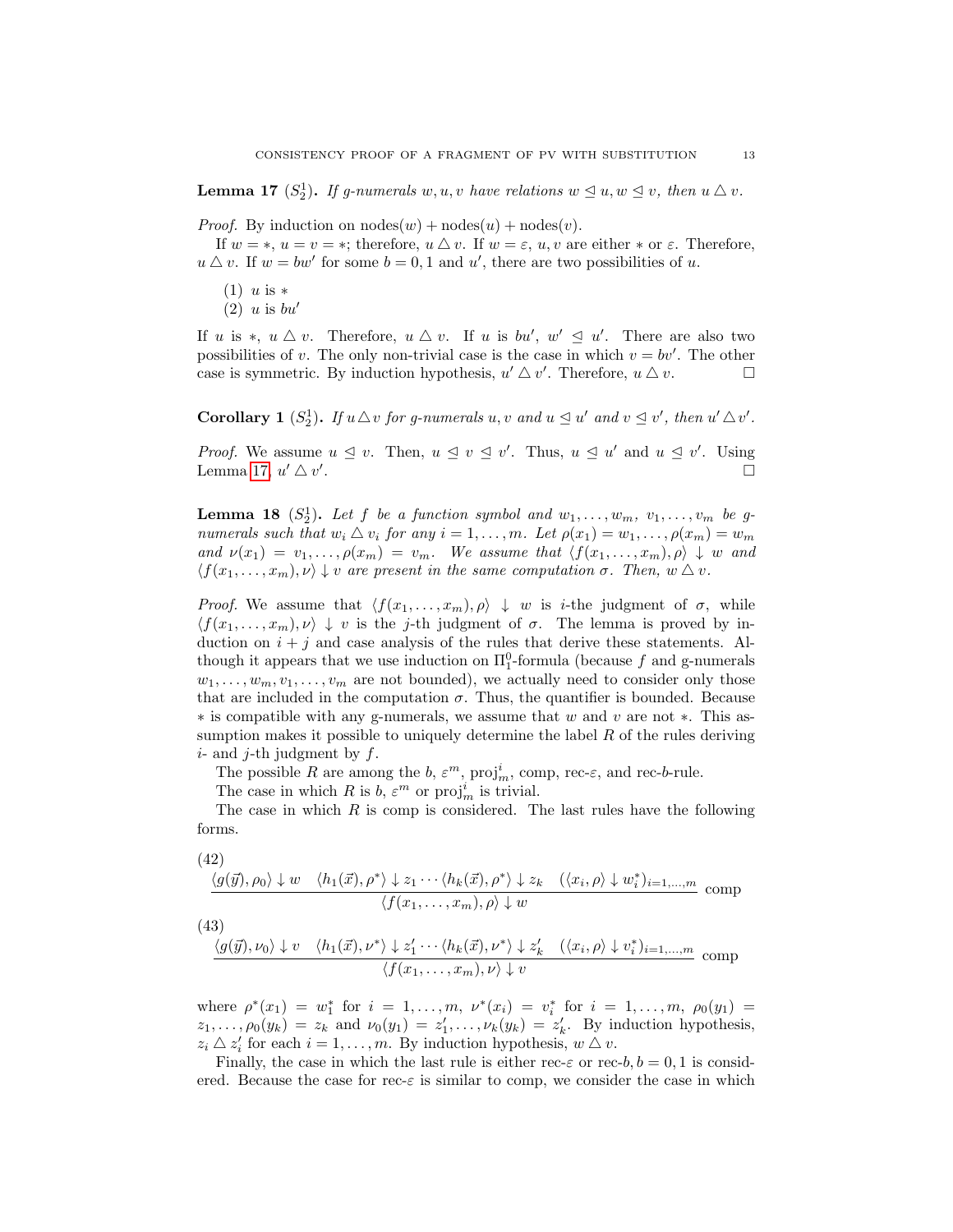the last rule is rec-b.

(44)  
\n
$$
\frac{\langle g_i(y, x_0, \vec{x}), \rho^* [y \mapsto z] \rangle \downarrow w \quad \langle f(x_0, \vec{x}), \rho^* \rangle \downarrow z \quad (\langle x_i, \rho \rangle \downarrow w_i)_{i=0,...,m}}{\langle f(x_0, \vec{x}), \rho \rangle \downarrow w}
$$
\n
$$
\langle g_i(y, x_0, \vec{x}), \nu^* [y \mapsto z'] \rangle \downarrow v \quad \langle f(x_0, \vec{x}), \nu^* \rangle \downarrow z' \quad (\langle x_i, \rho \rangle \downarrow v_i)_{i=0,...,m}
$$

(45) hf(x0, ~x), νi ↓ v

Here,  $\vec{x} = x_1, \ldots, x_m$ ,  $\rho^*(x_1) = w_1^*, \ldots, \rho^*(x_m) = w_m^*$  while  $\rho^*(x_0) = w_0^*$  when  $w_0^* = bw_0'$ . Similarly,  $\nu^*(x_1) = v_1^*, \ldots, \nu^*(x_m) = v_m^*$ , while  $\nu^*(x_0) = v_0^*$  when  $v_0^* = bv'_0$ .  $w_1^*, v_1^*$  must be in the above forms, otherwise the inference is not valid. Because  $w_0 \Delta v_0, \ldots, w_m \Delta v_m, w_0^* \Delta v_0^*, \ldots, w_m^* \Delta v_m^*.$  Further, by definition of  $\triangleleft$ ,  $w'_0 \triangle v'_0$ . By induction hypothesis,  $z \triangle z'$ . Again, by applying induction hypothesis,  $w \triangle v$ .

*Proof of Lemma [16.](#page-11-5)* We assume that  $\langle t, \rho \rangle \downarrow v$  is *i*-the judgment of  $\sigma$ , while  $\langle t, \rho \rangle \downarrow$ w is the j-th judgment of  $\sigma$ . The lemma is proved by induction on  $i + j$  and case analysis of the rules that derives these statements. Because the case in which either v or w is \* is trivial, we can assume that the rules that derive  $\langle t, \rho \rangle \downarrow v$  and  $\langle t, \rho \rangle \downarrow w$ has the same label R.

If R is Env,  $t \equiv x$  for a variable x and both derivations have forms

(46) 
$$
\overline{\langle x, \rho[x \mapsto v_0] \rangle \downarrow v}
$$

(47) 
$$
\langle x, \rho[x \mapsto v_0] \rangle \downarrow w
$$

where  $v_0 \le v, w$ . By Lemma [17,](#page-12-0)  $v \triangle w$  holds.

Thus, we can assume that  $t = f(t_1, \ldots, t_n)$ . If  $f \equiv 0, 1$ , then the proof is trivial by induction hypothesis.

Otherwise, the derivations have the following forms.

(48) 
$$
\frac{\vec{\beta} \quad (\langle t_i, \rho \rangle \downarrow v_i)_{i=1,...,n}}{\langle f(t_1,...,t_n), \rho \rangle \downarrow v}
$$

(49) 
$$
\frac{\vec{\gamma} \left( \langle t_i, \rho \rangle \downarrow w_i \rangle_{i=1,...,n}}{\langle f(t_1,...,t_n), \rho \rangle \downarrow w}
$$

where

(50) 
$$
\beta = \langle f_1(y_1^1, \ldots, y_{m_1}^1), \rho_1 \rangle \downarrow z_1, \ldots \langle f_k(y_1^k, \ldots, y_{m_1}^k), \rho_k \rangle \downarrow z_k
$$

(51) 
$$
\gamma = \langle f_1(y_1^1, \ldots, y_{m_1}^1), \nu_1 \rangle \downarrow z_1', \ldots \langle f_k(y_1^k, \ldots, y_{m_1}^k), \nu_k \rangle \downarrow z_k'.
$$

By induction hypothesis,  $v_i \Delta w_i$  for all  $i = 1, ..., n$ . Using Lemma [18](#page-12-1) repeatedly, we obtain  $z_1 \triangle z'_1$ . Because  $z_1 \trianglelefteq v$  and  $z'_1 \trianglelefteq w$ ,  $v \triangle w$ .

Note that if  $v_1 \triangle v_2$ , the infimum of  $v_1$  and  $v_2$  exists. This fact enables the following definition.

<span id="page-13-0"></span>**Definition 5.** Let t be a term of PV<sup>-</sup>, and  $\sigma$  be a computation. Assume  $\sigma$  contains computational judgments  $\langle t, \rho \rangle \downarrow v_1, \ldots, \langle t, \rho \rangle \downarrow v_n$ . By Lemma [16,](#page-11-5)  $v_1, \ldots, v_n$  are compatible.  $v(t, \rho, \sigma)$  is defined as infimum of them. If there is no computational judgment of t with the environment  $\rho$  in  $\sigma$ ,  $v(t, \rho, \sigma) = *$ .

<span id="page-13-1"></span>**Lemma 19.** Let  $\sigma$  be a computation, t be a term, and  $\rho$  be an environment. Let  $v = v(t, \rho, \sigma)$ . If v is a g-numeral other than  $*, \sigma$  contains a judgment  $\langle t, \rho \rangle \downarrow v$ .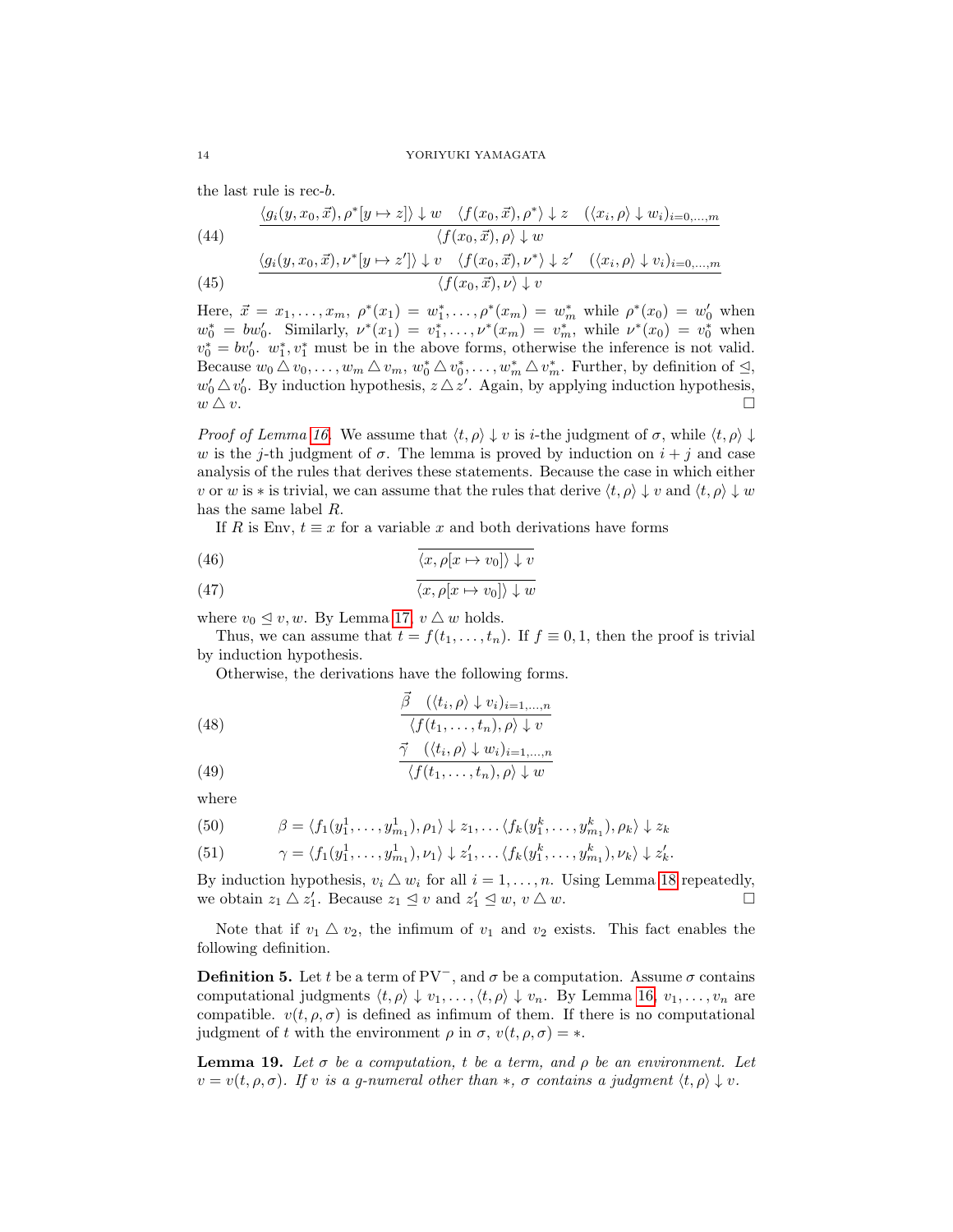<span id="page-14-0"></span>**Lemma 20**  $(S_2^2,$  Substitution Lemma I). Let  $\sigma$  be a computation that contains occurrences of judgments

(52) 
$$
\langle t_1(u_1,\ldots,u_n),\rho\rangle \downarrow v_1,\ldots,\langle t_m(u_1,\ldots,u_n),\rho\rangle \downarrow v_m.
$$

as conclusions. Assume that  $v(u_i, \rho, \sigma) \leq w_i$  for  $i = 1, ..., n$  and let  $\rho' = \rho[x_1 \mapsto$  $w_1, \ldots, x_n \mapsto w_n$ ] where  $x_1, \ldots, x_n$  are fresh variables. Then, there is a computation  $\tau$  such that  $\text{nodes}(\tau) \leq \text{nodes}(\sigma) + \sum_{j=1}^{m} \text{size}(t_j(\varepsilon,\ldots,\varepsilon))$  and  $\tau$  has conclusions

(53) 
$$
\langle t_1, \rho' \rangle \downarrow v_1, \ldots, \langle t_m, \rho' \rangle \downarrow v_m.
$$

Further,  $\tau$  contains all judgments in  $\sigma$  as judgments and all conclusions in  $\sigma$  as conclusions.

Each  $\langle t_j(u_1, \ldots, u_n), \rho \rangle \downarrow v_j, j = 1, \ldots, m$  is an occurrence of a judgment but denoted as if it is a judgment by abusing notations. Similarly,  $u_1, \ldots, u_n$  in each  $\langle t_i(u_1,\ldots,u_n), \rho\rangle \downarrow v_j, j=1,\ldots,m$  are occurrences of terms but denoted as if they are terms.

*Proof.* Let U be a fixed integer larger then  $\text{nodes}(\sigma) + \sum_{j=1}^{m} \text{size}(t_j(\varepsilon,\ldots,\varepsilon))$ . By induction on

(54) 
$$
\sum \{ \text{size}(s_d(\varepsilon, \ldots, \varepsilon)) \mid \langle s_d(u_1, \ldots, u_n), \rho \rangle \downarrow z_d \in A \}
$$

and subinduction on nodes $(\kappa)$ , we prove the following induction hypothesis (Claim [1\)](#page-14-1).

# <span id="page-14-1"></span>Claim 1. Let  $\kappa$  be a computation with distinguished occurrences of judgments

(55) 
$$
A \equiv \langle s_1(u_1,\ldots,u_n),\rho\rangle \downarrow z_1,\ldots,\langle s_k(u_1,\ldots,u_n),\rho\rangle \downarrow z_k
$$

among conclusions and satisfies

<span id="page-14-2"></span>(56) 
$$
\operatorname{nodes}(\kappa) \le U - \sum_{d=1}^k \operatorname{size}(s_d(\varepsilon, \dots, \varepsilon))
$$

<span id="page-14-4"></span><span id="page-14-3"></span>
$$
(57) \t\t T(\kappa) \le T(\sigma)
$$

(58) 
$$
B(\kappa) \leq B(\sigma).
$$

Further, κ contains all judgments of  $\sigma$ . Then, there is a computation  $\lambda$  that has all conclusions of  $\kappa$  and  $\langle s_1, \rho' \rangle \downarrow z_1, \ldots, \langle s_k, \rho' \rangle \downarrow z_k$  as conclusions.  $\lambda$  satisfies

(59) 
$$
\operatorname{nodes}(\lambda) \leq \operatorname{nodes}(\kappa) + \sum_{d=1}^{k} \operatorname{size}(s_d(\varepsilon, \dots, \varepsilon))
$$

and contains all judgments in  $\kappa$ .

The claim is a  $\Pi_2^b$ -formula because first  $\kappa$  is universally quantified and  $\lambda$  is existentially quantified next. Because  $\kappa$  changes through the induction steps, quantification over  $\kappa$  is necessary. The quantification on  $\kappa$  is polynomially bounded, because of the conditions of [\(56\)](#page-14-2), [\(57\)](#page-14-3), and [\(58\)](#page-14-4). The quantification of  $\lambda$  is also polynomially bounded, because  $T(\lambda)$  and  $B(\lambda)$  are polynomially bounded by  $|\kappa|$ . Therefore, the proof can be formalized by  $\Pi_2^b$ -PIND. From the claim, our lemma is readily proven. Therefore, our proof can be formalized in  $S_2^2$ .

We can safely assume that the last judgment is  $\langle s_1(u_1, \ldots, u_n), \rho \rangle \downarrow w_1$ . We use case analysis of the last rule of  $\kappa$ . Because  $\kappa$  contains all judgments of  $\sigma$ ,  $v(u_i, \rho, \kappa) \leq w_i$  for  $i = 1, \ldots, n$ .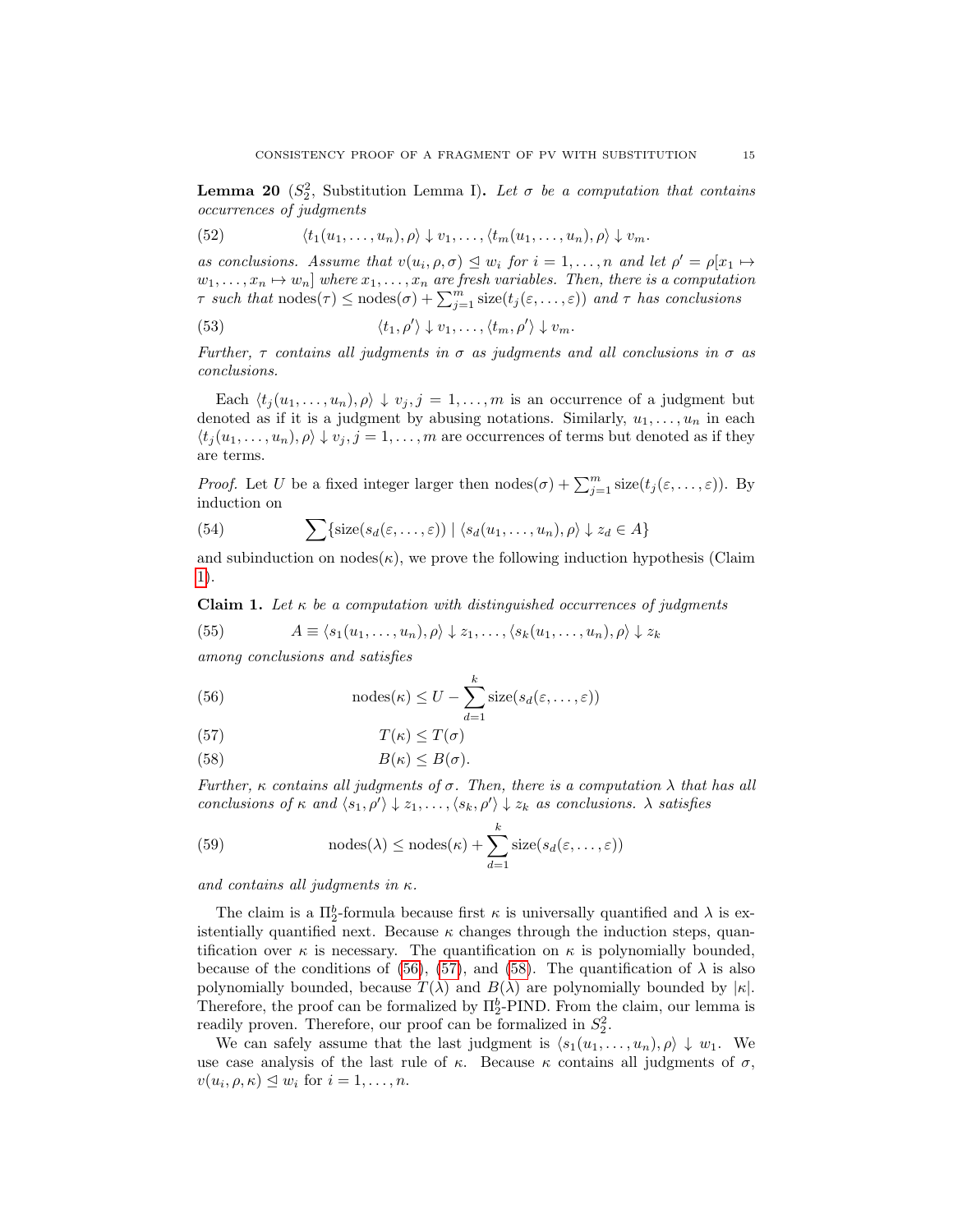If the last rule of  $\kappa$  is either  $*$  or Env-rule, the proof is trivial.

If the last rule of  $\kappa$  is v-rule,  $s_1(u_1, \ldots, u_n) \equiv b_1 \cdots b_l(u_1)$  and  $u_1$  is a numeral. First we remove  $\langle s_1, \rho \rangle \downarrow v_1$  from A and use the induction hypothesis. We obtain the computation  $\tau_1$ . We add the rules

(60) 
$$
\frac{\langle x, \rho' \rangle \downarrow z_1^*}{\langle b_1 \cdots b_l(x), \rho' \rangle \downarrow b_1 \cdots b_l z_1^*}
$$

to  $\tau_1$ . Let this computation  $\tau$ .

(61) 
$$
\operatorname{nodes}(\tau) \leq \operatorname{nodes}(\sigma) + 1 + \sum_{d=2}^{k} \operatorname{size}(s_d(\varepsilon, \dots, \varepsilon))
$$

Therefore, we can prove the lemma.

The case in which the last rule of  $\kappa$  is either 0, 1,  $\varepsilon^{m}$ , proj, comp or rec-rule. Then, the computation rule has a form

(62) 
$$
\frac{\vec{\beta} \left( \langle r_q(u_1,\ldots,u_n),\rho \rangle \downarrow p_q \rangle_{q=1,\ldots,l}}{\langle f(r_1(u_1,\ldots,u_n),\ldots,r_l(u_1,\ldots,u_n)),\rho \rangle \downarrow w_1} \text{ pair}
$$

where  $\vec{\beta}$  is purely numerical, which can be empty. Let  $\kappa_1$  be a computation obtained by making  $(\langle r_q(u_1, \ldots, u_n), \rho \rangle \downarrow p_q)_{q=1,\ldots,l}$  conclusions. This increases  $\text{nodes}(\kappa_1)$  from  $\text{nodes}(\kappa)$  at most l. By explicitly counting parentheses and a comma,  $\sum_{q=1}^{l} \text{size}(r_q(\varepsilon, \ldots, \varepsilon)) + l + 2 \leq \text{size}(s_1(\varepsilon, \ldots, \varepsilon))$ . Because

$$
(63) \qquad \text{nodes}(\kappa_1)
$$

(64) 
$$
\leq \mathrm{nodes}(\kappa) + l
$$

(65) 
$$
\leq U - \sum_{d=1}^{k} \text{size}(s_d(\varepsilon, \dots, \varepsilon)) + l
$$

(66) 
$$
\leq U - \sum_{q=1}^{l} \text{size}(r_q(\varepsilon, \dots, \varepsilon)) - l - 2 - \sum_{d=2}^{k} \text{size}(s_d(\varepsilon, \dots, \varepsilon)) + l
$$

(67) 
$$
\leq U - \sum_{q=1}^{l} \text{size}(r_q(\varepsilon, \dots, \varepsilon)) - \sum_{d=2}^{k} \text{size}(s_d(\varepsilon, \dots, \varepsilon)) - 2
$$

we can apply the induction hypothesis to  $\kappa_1$ . Therefore, we obtain  $\lambda_1$  that contains all conclusions of  $\kappa$  plus  $(\langle r_q, \rho' \rangle \downarrow p_q)_{q=1,\dots,l}, (\langle s_d, \rho' \rangle \downarrow z_d)_{d=1,\dots,m}$  as conclusions.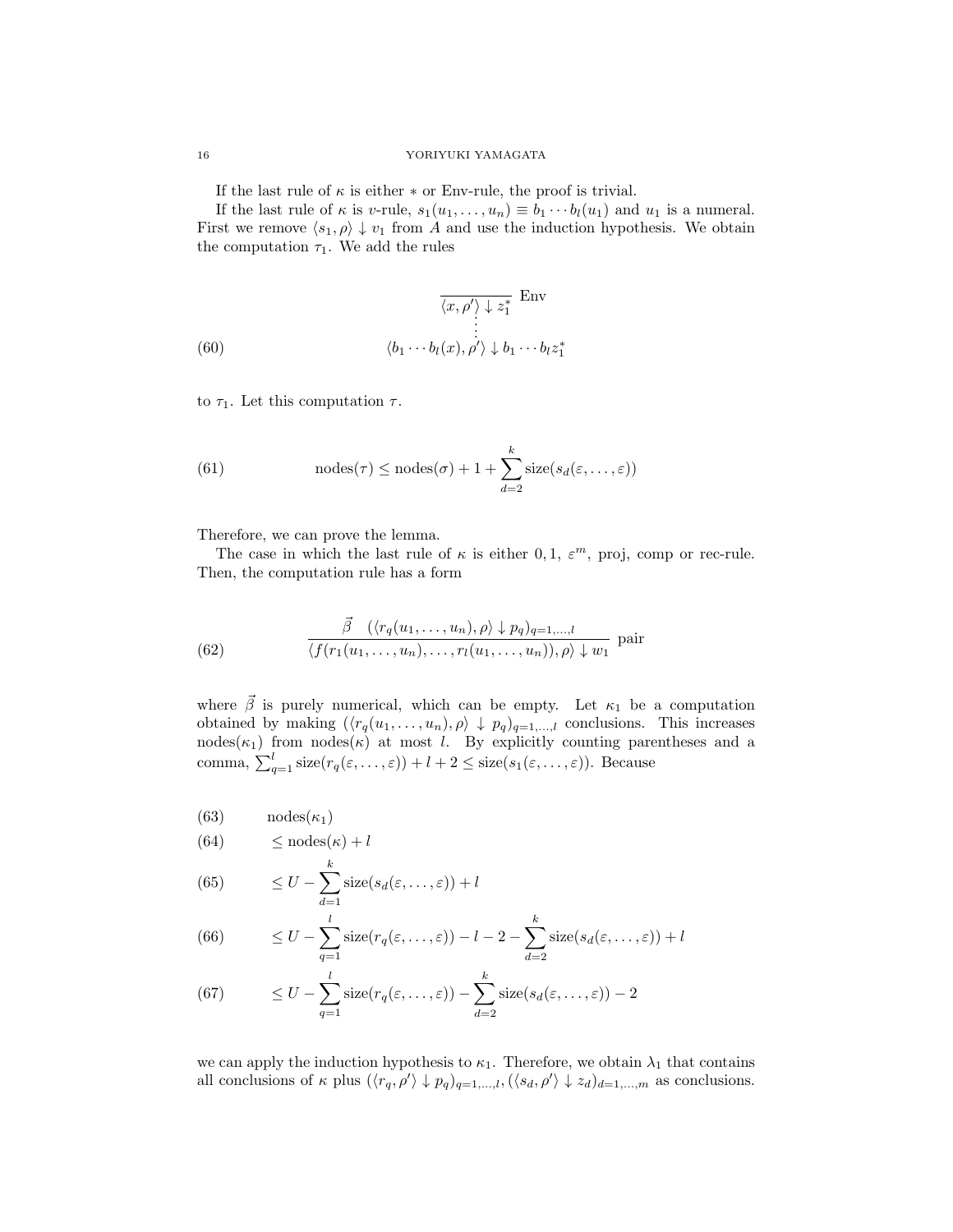By adding one rule to  $\lambda_1$ , we obtain  $\lambda$ .

$$
(68) \qquad \text{nodes}(\lambda)
$$

(69)  $\leq$  nodes $(\lambda_1) + 1$ 

(70) 
$$
\leq \operatorname{nodes}(\kappa_1) + \sum_{q=1}^{l} \operatorname{size}(r_q(\varepsilon, \ldots, \varepsilon)) + \sum_{i=2}^{k} \operatorname{size}(s_d(\varepsilon, \ldots, \varepsilon)) + 1
$$

(71) 
$$
\leq \operatorname{nodes}(\kappa) + l + \sum_{q=1}^{l} \operatorname{size}(r_q(\varepsilon, \ldots, \varepsilon)) + \sum_{d=2}^{k} \operatorname{size}(s_d(\varepsilon, \ldots, \varepsilon)) + 1
$$

(72) 
$$
\leq \operatorname{nodes}(\kappa) + \sum_{d=1}^k \operatorname{size}(s_d(\varepsilon,\ldots,\varepsilon)) - 1
$$

By construction,  $\lambda$  contains all judgments in  $\kappa$ .

<span id="page-16-0"></span>**Lemma 21** ( $S_2^2$ , Substitution Lemma II). Let  $\sigma$  be a computation with conclusions  $\langle t_j(x_1, \ldots, x_n), \rho[x_1 \mapsto w_1, \ldots, x_n \mapsto w_n] \rangle \downarrow v_j$  for  $j = 1, \ldots, m$ . We assume that variables  $x_1, \ldots, x_n$  are not in the domain of  $\rho$  and does not appear in the main terms of conclusions, except  $t_1, \ldots, t_m$ . Assume that  $v(u_i, \rho, \sigma) \leq w_i$  for  $i = 1, \ldots, n$ . Then, there is a computation  $\tau$  that has all the conclusions of  $\sigma$  plus  $\langle t_j(u_1,\ldots,u_n),\rho\rangle \downarrow v'_j$  where  $v'_j \trianglelefteq v_j$  for  $j=1,\ldots,m$  as conclusions and

(73) 
$$
\operatorname{nodes}(\tau) \leq \operatorname{nodes}(\sigma) + \sum_{j=1}^m \operatorname{size}(t_j(\varepsilon,\ldots,\varepsilon)).
$$

Further,  $\tau$  contains all judgments in  $\sigma$ .

*Proof.* Similar to Lemma [20,](#page-14-0) let U be an integer larger than  $\text{nodes}(\sigma)$  +  $\sum_{j=1}^{m} size(t_j(\varepsilon,\ldots,\varepsilon))$ . By induction on

(74) 
$$
\sum \{ \text{size}(s_d(\varepsilon,\ldots,\varepsilon)) \mid \langle s_d(x_1,\ldots,x_n), \rho \rangle \downarrow z_d \in A \}
$$

and subinduction on nodes $(\kappa)$ , we prove the following induction hypothesis (Claim [2\)](#page-16-1).

<span id="page-16-1"></span>**Claim 2.** Let  $\rho' = \rho[x_1 \mapsto w_1, \ldots, x_n \mapsto w_n]$ . Let  $\kappa$  be a computation with conclusions

(75) 
$$
A \equiv \langle s_1(x_1,\ldots,x_n), \rho' \rangle \downarrow z'_1, \ldots, \langle s_k(x_1,\ldots,x_n), \rho' \rangle \downarrow z'_k
$$

Assume that  $\kappa$  contains all judgments of  $\sigma$ . We assume that variables  $x_1, \ldots, x_n$  do not appear in the main terms of conclusions, except  $s_1, \ldots, s_k$ . Further, we assume that  $\kappa$  satisfies

<span id="page-16-2"></span>(76) 
$$
\operatorname{nodes}(\kappa) \le U - \sum_{d=1}^k s_d(\varepsilon, \dots, \varepsilon)
$$

<span id="page-16-3"></span>(77) 
$$
T(\kappa) \leq T(\sigma)
$$

<span id="page-16-4"></span>(78)  $B(\kappa) \leq B(\sigma).$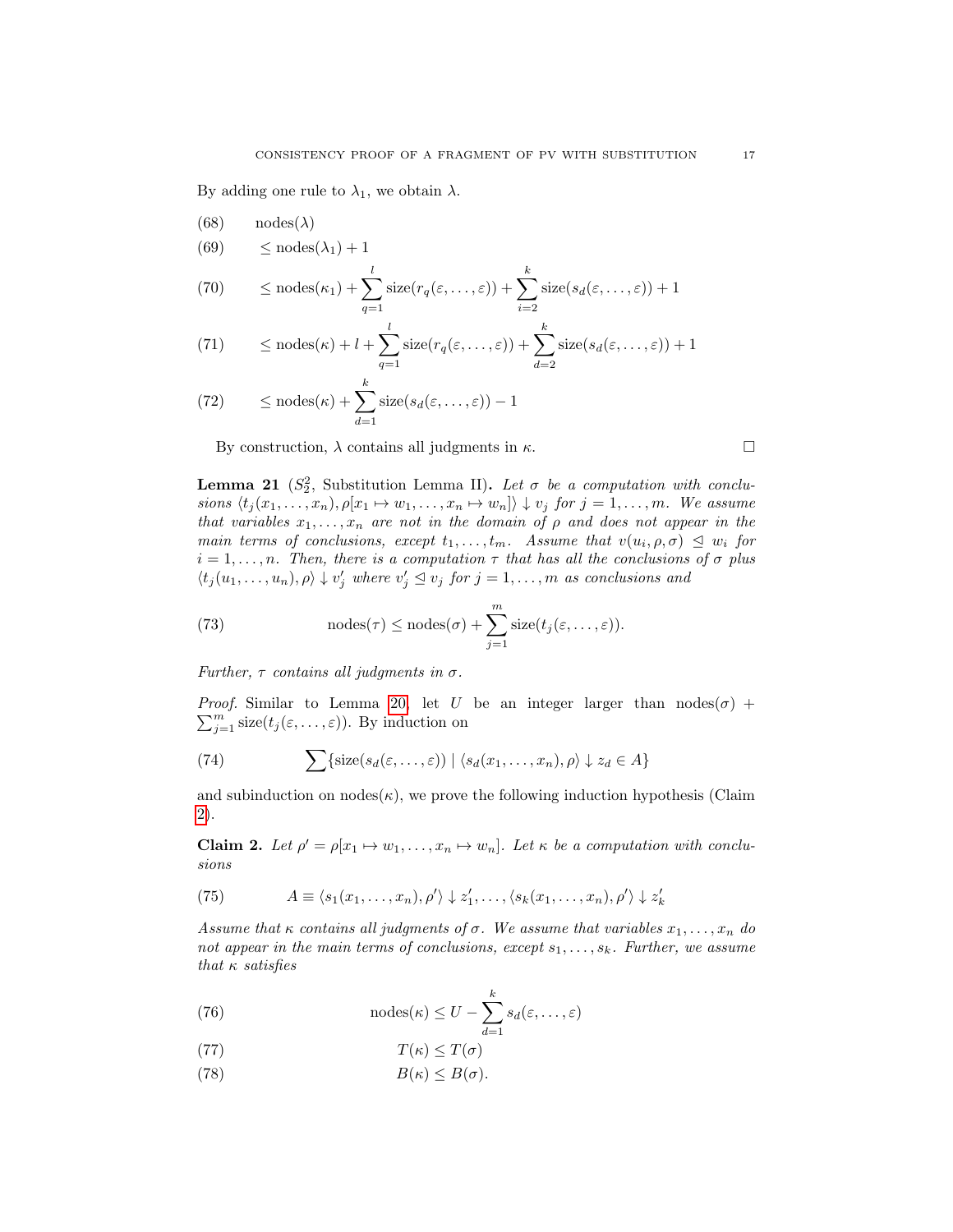Then, there is a computation  $\lambda$  of which the conclusions are  $\langle s_d(u_1, \ldots, u_n), \rho \rangle \downarrow z_d'$ where  $z'_d \leq z_d$  for  $d = 1, ..., k$  and

(79) 
$$
\operatorname{nodes}(\lambda) \leq \operatorname{nodes}(\kappa) + \sum_{d=1}^{k} \operatorname{size}(s_d(\varepsilon, \dots, \varepsilon)).
$$

Further,  $\lambda$  contains all judgments in  $\kappa$ .

As Claim [1,](#page-14-1) the claim is  $\Pi_2^b$ -formula, because first  $\kappa$  is universally quantified and  $\lambda$  is existentially quantified next. Because  $\kappa$  changes through the induction steps, quantification over  $\kappa$  is necessary. The quantification on  $\kappa$  is polynomially bounded, because of the conditions of [\(76\)](#page-16-2), [\(77\)](#page-16-3), and [\(78\)](#page-16-4). The quantification of  $\lambda$  is also polynomially bounded, because  $T(\lambda)$  and  $B(\lambda)$  are polynomially bounded by  $|\kappa|$ . Therefore, the proof can be formalized by  $\Pi_2^b$ -PIND. Therefore, our proof can be formalized in  $S_2^2$ . From the claim, our lemma is readily proven. Because  $\kappa$ contains all judgments of  $\sigma$ ,  $v(u_i, \rho, \kappa) \leq w_i$ .

We can safely assume that the last judgment is  $\langle s_1(x_1, \ldots, x_n), \rho' \rangle \downarrow z_1$ . We use case analysis on the last rule of  $\kappa$ .

If the last rule of  $\kappa$  is either  $*$  or  $v\text{-rule, the proof is trivial.}$ 

If the last rule of  $\kappa$  is Env-rule for  $x_i$ , we replace it by  $\langle u_i, \rho \rangle \downarrow v(u_i, \rho, \kappa)$ .

The case in which the last rule of  $\kappa$  is either  $\varepsilon^m$ , 0,1, proj, comp, or rec-rule. Then, the computation rule has the form

(80) 
$$
\frac{\vec{\beta} \left( \langle r_q, \rho' \rangle \downarrow p_q \right)_{q=1,...,l}}{\langle f(r_1,...,r_l), \rho' \rangle \downarrow z_1}
$$

where  $\vec{\beta}$  is purely numerical, which can be empty. Let  $\kappa_1$  be the computation obtained by making  $(\langle r_q, \rho \rangle \downarrow p_q)_{q=1,\dots,l}$  conclusions by increasing nodes( $\kappa$ ) at most *l*. We add  $(\langle r_q, \rho \rangle \downarrow p_q)_{q=1,\dots,l}$  to *A* while removing the occurrence of  $\langle s_1(x_1,\ldots,x_n), \rho' \rangle \downarrow z_1$  from A. By explicitly counting parentheses and a comma,

(81) 
$$
\sum_{d=1}^{l} \text{size}(r_q(\varepsilon,\ldots,\varepsilon)) + l + 2 \leq \text{size}(s_1(\varepsilon,\ldots,\varepsilon)).
$$

Because

$$
(82) \qquad \qquad \text{nodes}(\kappa_1)
$$

$$
(83) \qquad \leq \operatorname{nodes}(\kappa) + l
$$

(84) 
$$
\leq U - \sum_{d=1}^{k} \text{size}(s_d(\varepsilon, \dots, \varepsilon)) + l
$$

(85) 
$$
\leq U - \sum_{q=1}^{l} \text{size}(r_q(\varepsilon, \dots, \varepsilon)) - l - 2 - \sum_{d=2}^{k} \text{size}(s_d(\varepsilon, \dots, \varepsilon)) + l
$$

(86) 
$$
\leq U - \sum_{q=1}^{l} \text{size}(r_q(\varepsilon, \dots, \varepsilon)) - \sum_{d=2}^{k} \text{size}(s_d(\varepsilon, \dots, \varepsilon)) - 2
$$

Thus, we can apply the induction hypothesis to  $\kappa_1$ . Therefore, we obtain  $\lambda_1$  of which conclusions are  $(\langle r_q(u_1,\ldots,u_n),\rho\rangle \downarrow p'_q)_{q=1,\ldots,l}, (\langle s_d(u_1,\ldots,u_n),\rho\rangle \downarrow z'_d)_{d=2,\ldots,k},$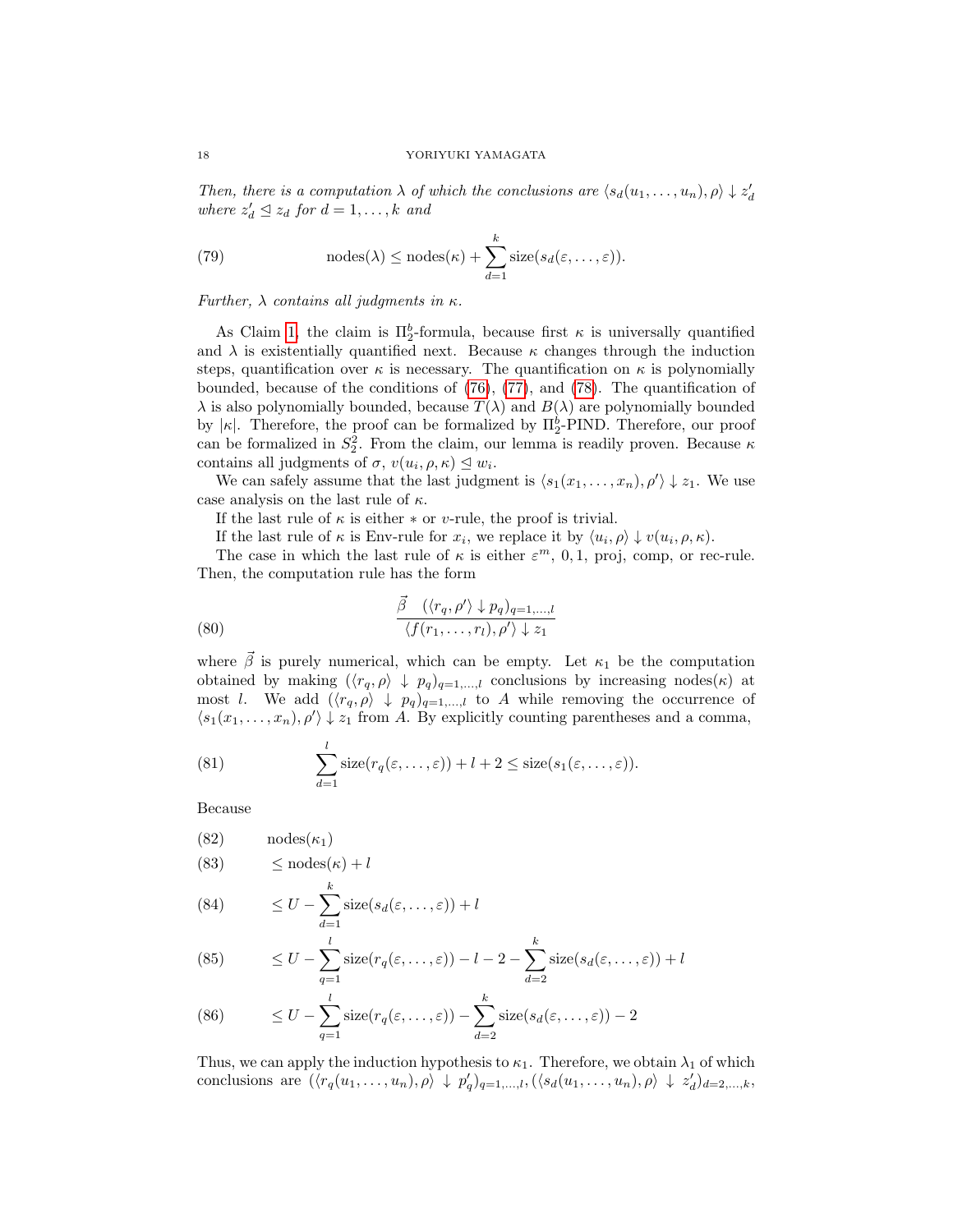where  $p'_q \trianglelefteq p_q$  and  $z'_d \trianglelefteq z_d$ . By adding one rule to  $\lambda_1$ , we obtain  $\lambda$ 

(87) 
$$
\frac{\vec{\beta} \quad (\langle r_q(u_1,\ldots,u_n),\rho\rangle \downarrow p'_q)_{q=1,\ldots,l}}{\langle s_1(u_1,\ldots,u_n),\rho\rangle \downarrow z_1.}
$$

 $\text{nodes}(\lambda)$  is bounded by

$$
(88) \qquad \text{nodes}(\lambda_1) + 1
$$

(89) 
$$
\leq \operatorname{nodes}(\kappa_1) + \sum_{q=1}^{l} \operatorname{size}(r_q(\varepsilon, \dots, \varepsilon)) + \sum_{d=2}^{k} \operatorname{size}(s_d(\varepsilon, \dots, \varepsilon)) + 1
$$

(90) 
$$
\leq \operatorname{nodes}(\kappa) + l + \sum_{q=1}^{l} \operatorname{size}(r_q(\varepsilon, \dots, \varepsilon)) + \sum_{d=2}^{m} \operatorname{size}(s_d(\varepsilon, \dots, \varepsilon)) + 1
$$

(91) 
$$
\leq \operatorname{nodes}(\kappa) + \sum_{d=1}^{m} \operatorname{size}(s_d(\varepsilon, \ldots, \varepsilon)) - 1
$$

By construction,  $\lambda$  contains all judgments in  $\kappa$ .

<span id="page-18-0"></span>Lemma 22  $(S_2^1)$ . Let

$$
(92) \t\t f(\vec{u}) = t
$$

is a substitution instance of the defining axiom of a function f. If  $\vdash_{|B|} \langle f(\vec{u}), \rho \rangle \downarrow$  $v, \vec{\alpha}, \text{ then}$ 

(93) 
$$
\vdash_{|B| + \text{size}(f(\vec{u}) = t)} \langle t, \rho \rangle \downarrow v', \vec{\alpha}
$$

such that  $v' \leq v$ .

*Proof.* Let  $\sigma$  be a computation sequence that derives  $\vdash_{|B|} \langle f(\vec{u}), \rho \rangle \downarrow v, \vec{\alpha}$ . The lemma is proven by conducting a case analysis of the inference rule R of  $\langle f(\vec{u}), \rho \rangle \downarrow v$ and the defining axioms of  $f$ .

If R is  $*$ -rule, the proof is obvious. Therefore, we assume that R is not a  $*$ -rule. Then,  $R$  is determined by the defining axiom of  $f$ .

For the case that  $f \equiv \varepsilon$  or  $f \equiv 0, 1$ , the defining axioms do not exist. Thus, the lemma vacuously holds.

For the case in which  $f \equiv \varepsilon^n$ , R has the form

(94) 
$$
\frac{(\langle u_i, \rho \rangle \downarrow w_i)_{i=1,...,n}}{\langle \varepsilon^n(u_1,...,u_n), \rho \rangle \downarrow \varepsilon}.
$$

Then,

$$
\overline{\langle \varepsilon, \rho \rangle \downarrow \varepsilon}.
$$

The case is valid.

For the case in which  $f \equiv \text{proj}_i^n$ , R has the form

(96) 
$$
\frac{(\langle u_j, \rho \rangle \downarrow w_j)_{j=1,...,n}}{\langle \text{proj}_i^n(u_1, \dots, u_n), \rho \rangle \downarrow w_i^*}.
$$

Because  $w_i \trianglelefteq w_i^*$ , the lemma is proved.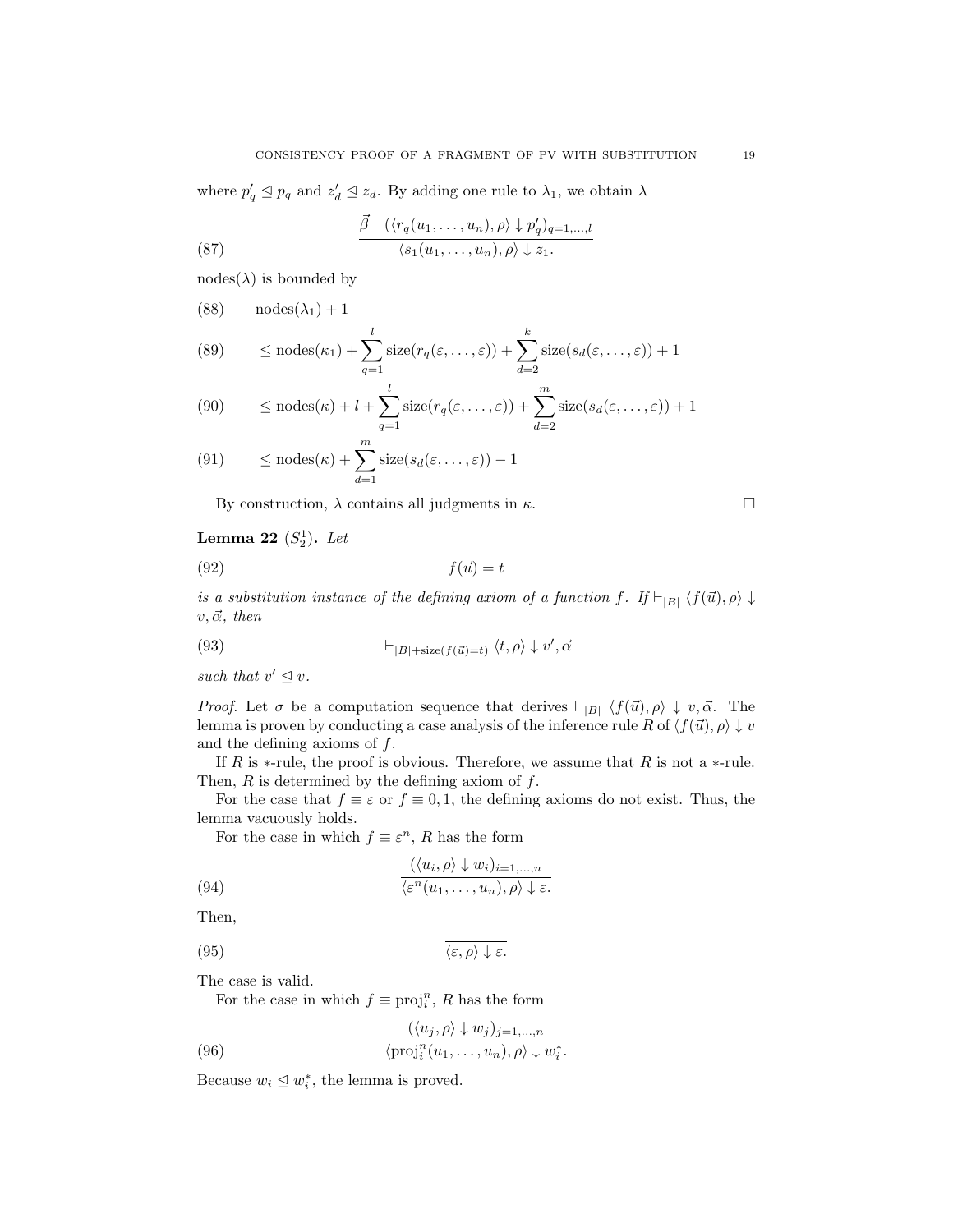For the case in which f is defined by the composition  $g(h_1(\overline{x}), \ldots, h_n(\overline{x}))$ , the inference R of  $\sigma$  that derives  $\langle f(u_1, \ldots, u_n), \rho \rangle \downarrow v$ , has the following form.

(97) 
$$
\frac{\langle g(\vec{y}), \xi \rangle \downarrow v \quad \langle h_1(\vec{x}), \nu \rangle \downarrow w_1 \quad \cdots \quad \langle h_m(\vec{x}), \nu \rangle \downarrow w_m \quad (\langle u_i, \rho \rangle \downarrow z_i)_{i=1,\dots,n}}{\langle f(u_1, \dots, u_n), \rho \rangle \downarrow v}
$$

Because  $\nu(x_i) = z_i, i = 1, \ldots, n$ , using Lemma [21](#page-16-0) repeatedly,  $\tau_1 \vdash \langle g(\vec{y}), \xi \rangle \downarrow$  $v, \langle h_1(\vec{u}), \rho \rangle \downarrow w'_1, \ldots, \langle h_m(\vec{u}), \rho \rangle \downarrow w'_m$  where  $w'_1 \leq w_1, \ldots, w'_m \leq x_m$  is obtained, in which

(98) 
$$
\operatorname{nodes}(\tau_1) \leq \operatorname{nodes}(\sigma) + \sum_{j}^{m} \operatorname{size}(h_j(\vec{\varepsilon})).
$$

Again, using Lemma [21,](#page-16-0)  $\tau \vdash \langle g(\vec{h}(\vec{u})), \rho \rangle \downarrow v', \vec{\alpha}$  where  $v' \leq v$ , is obtained where

(99) 
$$
\operatorname{nodes}(\tau) \leq \operatorname{nodes}(\tau_1) + \operatorname{size}(g(\vec{\varepsilon}))
$$

(100) 
$$
\leq \operatorname{nodes}(\sigma) + \operatorname{size}(g(\vec{\varepsilon})) + \sum_{j}^{m} \operatorname{size}(h_j(\vec{\varepsilon}))
$$

(101) 
$$
\leq \operatorname{nodes}(\sigma) + \operatorname{size}(g(\vec{h}(\vec{u}))) + m
$$

(102) 
$$
\leq \operatorname{nodes}(\sigma) + \operatorname{size}(f(\vec{u}) = g(\vec{h}(\vec{u}))).
$$

The case is valid.

If f is defined by recursion, the inference that derives  $\langle f(u_1, \ldots, u_n), \rho \rangle \downarrow v$  has the form.

<span id="page-19-1"></span>(103) 
$$
\frac{\langle g_{\varepsilon}(\vec{x}), \nu \rangle \downarrow v \quad \langle \varepsilon, \rho \rangle \downarrow \varepsilon \quad (\langle u_i, \rho \rangle \downarrow z_i)_{i=2,\dots,n}}{\langle f(\varepsilon, u_2, \dots, u_n), \rho \rangle \downarrow v}
$$

or for each  $b = 0, 1$ , (104)

<span id="page-19-2"></span>
$$
\frac{\langle g_b(y, \vec{x}), \nu[y \mapsto w] \rangle \downarrow v \quad \langle f(x_0, \vec{x}), \nu \rangle \downarrow w \quad \langle bu, \rho \rangle \downarrow bz_0 \quad (\langle u_i, \rho \rangle \downarrow z_i)_{i=2,\dots,n}}{\langle f(bu, \vec{u}), \rho \rangle \downarrow v}
$$

where  $\nu(x_0) = z_0$ , while  $\nu(x_k) = z_k, k = 2, \ldots, n$ . First, consider the case of [\(103\)](#page-19-1). According to Lemma [21](#page-16-0) and Lemma [13,](#page-11-2) we have  $\tau$  that satisfies  $\tau \vdash \langle g(u_1,\ldots,u_n),\rho\rangle \downarrow v',\vec{\alpha}$  where  $v' \leq v$  and  $\text{nodes}(\tau) \leq \text{nodes}(\sigma) + \text{size}(g(\vec{\varepsilon}))$ . Thus, the case has been shown to be valid. Next, consider the case of [\(104\)](#page-19-2). Ac-cording to Lemma [14,](#page-11-3)  $\langle u, \rho \rangle \downarrow z'_0, z'_0 \leq z_0$  is contained in  $\sigma$ . According to Lemma [21,](#page-16-0) we have  $\tau_1$  that has the conclusion  $\langle f(u, \vec{u}), \rho \rangle \downarrow w'$ , where  $w \leq w'$ . Because  $\tau_1$ contains all the judgments of  $\sigma$ ,  $\langle g_b(y, \vec{x}), \nu[y \mapsto w] \rangle \downarrow v$ , and  $\langle u_i, \rho \rangle \downarrow z_i$ ,  $i = 2, \ldots, n$ appear in  $\tau_1$ . Using Lemma [21](#page-16-0) again, we obtain  $\tau \vdash \langle g_b(u, f(u, \vec{u}), \vec{u}), \rho \rangle \downarrow v'$ , where  $v' \trianglelefteq v.$ 

(105) 
$$
\qquad \qquad \text{nodes}(\tau) \leq \text{nodes}(\tau_1) + \text{size}(g_b(\vec{\varepsilon}))
$$

(106) 
$$
\leq \mathrm{nodes}(\sigma) + \mathrm{size}(f(\vec{\varepsilon})) + \mathrm{size}(g_b(\vec{\varepsilon}))
$$

(107) 
$$
\leq \operatorname{nodes}(\sigma) + \operatorname{size}(g_b(u, f(u, \vec{u}), \vec{u})) + 1
$$

The case is valid.  $\square$ 

<span id="page-19-3"></span><span id="page-19-0"></span>**Lemma 23.** 
$$
(S_2^1) Let
$$
  
(108)  $f(\vec{u}) = t$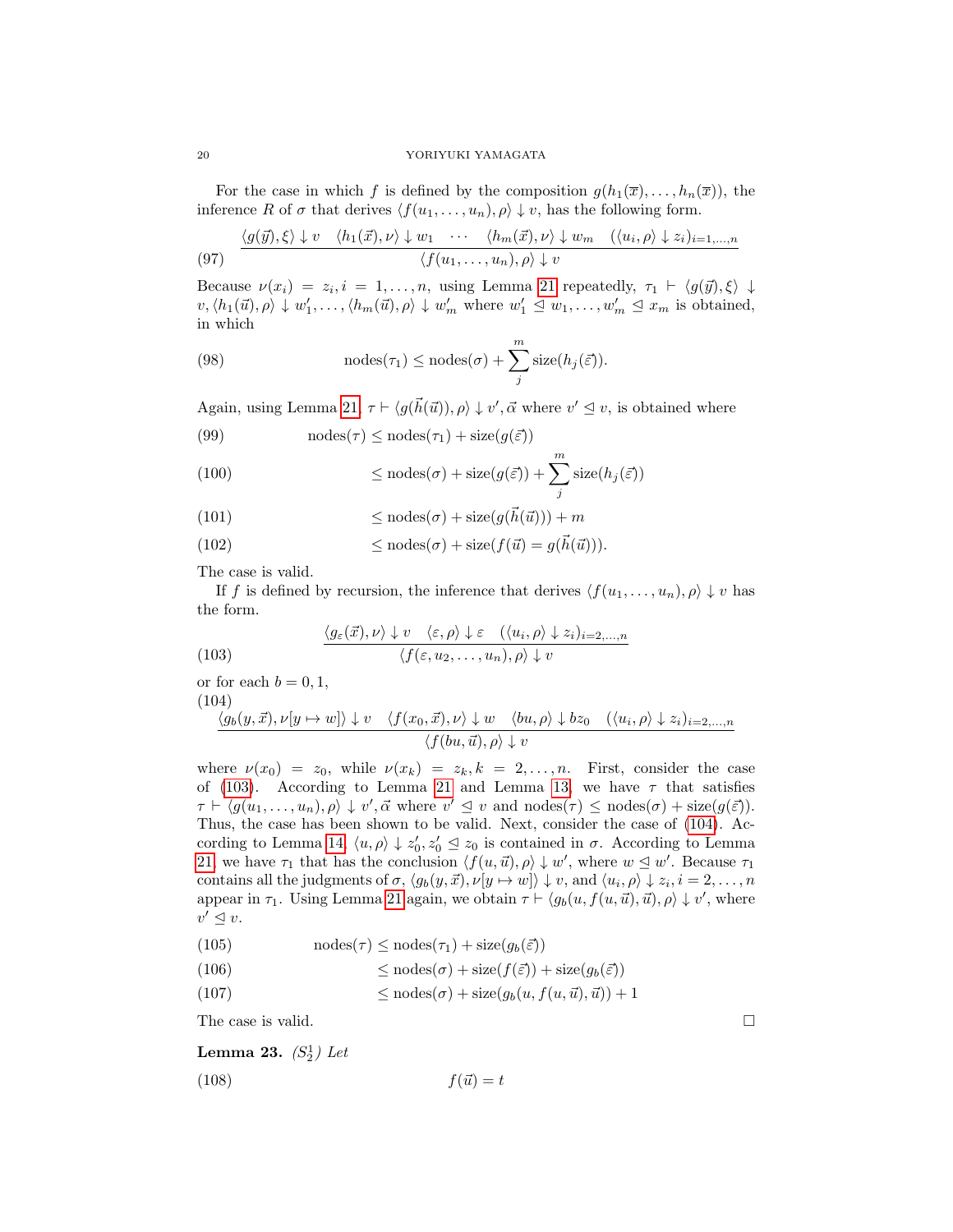is a substitution instance of the defining axiom of a function f. If  $\vdash_{|B|} \langle t, \rho \rangle \downarrow v, \vec{\alpha},$ then

(109) 
$$
\vdash_{|B| + \text{size}(f(\vec{u}) = t)} \langle f(\vec{u}), \rho \rangle \downarrow v', \vec{\alpha}
$$

such that  $v' \leq v$ .

*Proof.* Let  $\sigma$  be a computation that derives  $\vdash_{|B|} \langle t, \rho \rangle \downarrow v, \vec{\alpha}$ . The lemma is proven by conducting a case analysis of the defining axiom of  $f$ . Because the case in which  $v \equiv *$  is trivial, we assume that  $v \not\equiv *$ .

In the case in which [\(108\)](#page-19-3) has the form

(110) 
$$
\varepsilon^{n}(u_{1},\ldots,u_{m})=\varepsilon,
$$

By the computation rule

(111) 
$$
\frac{\langle u_1, \rho \rangle \downarrow \ast \dots \langle u_m, \rho \rangle \downarrow \ast}{\langle \varepsilon^n(u_1, \dots, u_m), \rho \rangle \downarrow \varepsilon}
$$

 $\vdash_{size(\varepsilon^n(u_1,...,u_m)=\varepsilon)} \langle \varepsilon^n(u_1,...,u_m), \rho \rangle \downarrow \varepsilon$  holds. By Lemma [14,](#page-11-3) if  $\langle \epsilon, \rho \rangle \downarrow v$ , then v is either  $*$  or  $\varepsilon$ . Therefore, the case is valid.

In the case for which [\(108\)](#page-19-3) has the form

$$
(112) \t\t\t\tprojin(u1,...,um) = ui,
$$

the computation rule

(113) 
$$
\frac{\langle u_1, \rho \rangle \downarrow * \cdots \langle u_{i-1}, \rho \rangle \downarrow * \langle u_i, \rho \rangle \downarrow v \langle u_{i+1}, \rho \rangle \downarrow * \cdots \langle u_m, \rho \rangle \downarrow *}{\langle \text{proj}_i^n(u_1, \ldots, u_m), \rho \rangle \downarrow v}.
$$

applies. By assumption,  $\vdash_{|B|} \langle t_i, \rho \rangle \downarrow v$ . Thus,  $\vdash_{|B|+m} \langle \text{proj}_i^n(t_1, \ldots, t_m), \rho \rangle \downarrow v$ . Therefore, the case is valid.

The case for which f is defined by the composition of  $g, h_1, \ldots, h_m$  is presented next. Let  $\sigma$  be a computation of  $\langle g(h_1(\vec{u}), \ldots, h_m(\vec{u}))), \rho \rangle \downarrow v$ . Then,  $\sigma$  has the following form.

(114) 
$$
\frac{\vec{\beta} \quad \langle h_1(\vec{u}), \rho \rangle \downarrow w_1 \quad \dots \quad \langle h_m(\vec{u}), \rho \rangle \downarrow w_m}{\langle g(h_1(\vec{u}), \dots, h_m(\vec{u})), \rho \rangle \downarrow v}
$$

where  $\vec{\beta}$  is purely numerical. Let  $v_1 = v(u_1, \rho, \sigma), \ldots, v_n = v(u_n, \rho, \sigma)$  and  $\nu(x_1) =$  $v_1, \ldots, v(x_n) = v_n$ . By repeatedly applying Lemma [20,](#page-14-0) we obtain a computation  $\tau_1$ that has the conclusion  $\langle g(h_1(\vec{x}), \ldots, h_m(\vec{x})), \nu \rangle \downarrow v$ . Because v is not  $*, \tau_1$  contains the inference

(115) 
$$
\frac{\vec{\gamma} \quad \langle h_1(\vec{x}), \nu \rangle \downarrow w_1 \quad \dots \quad \langle h_m(\vec{x}), \nu \rangle \downarrow w_m}{\langle g(h_1(\vec{x}), \dots, h_m(\vec{x})), \nu \rangle \downarrow v}
$$

where nodes $(\tau_1) \leq \text{nodes}(\sigma) + \sum_{j=1}^m \text{size}((h_j(\vec{\varepsilon}))$ . By applying Lemma [20,](#page-14-0) we obtain  $\delta_1$  that contains the judgment  $\langle g(y_1, \ldots, y_m), \xi \rangle \downarrow v$ , where  $\xi(y_1) =$  $w_1, \ldots, \xi(y_m) = w_m$ , and satisfies nodes $(\delta_1) \leq \text{nodes}(\tau_1) + \text{size}(g(\vec{\varepsilon}))$ .  $\delta_1$  contains  $\langle h_1(\vec{x}), \nu \rangle \downarrow w_1, \ldots, \langle h_m(\vec{x}), \nu \rangle \downarrow w_m$ .  $\delta_1$  also contains  $\langle u_i, \rho \rangle \downarrow v_i$  for  $i = 1, \ldots, m$  unless  $v_i$  is \*. If  $v_i$  is \*, we add  $\langle u_i, \rho \rangle \downarrow *$  to  $\delta_1$ , increasing nodes( $\delta_1$ ) by at most n. Then, we obtain  $\delta_1$  which satisfies nodes( $\delta_1$ )  $\leq$  $\overline{\text{nodes}}(\sigma) + \sum_{j=1}^{m} \text{size}(h_j(\vec{\varepsilon})) + \text{size}(g(\vec{\varepsilon})) + n$ . Using these judgements, we can assemble an inference of the judgement  $\langle f(x_1, \ldots, x_n), \rho \rangle \downarrow v$ .

(116) 
$$
\frac{\langle g(y_1,\ldots,y_m),\xi\rangle \downarrow v \quad (\langle h_j(\vec{x}),\nu\rangle \downarrow w_j)_{j=1,\ldots,m} \quad (\langle u_i,\rho\rangle \downarrow v_i)_{i=1,\ldots,n}}{\langle f(u_1,\ldots,u_n),\rho\rangle \downarrow v}
$$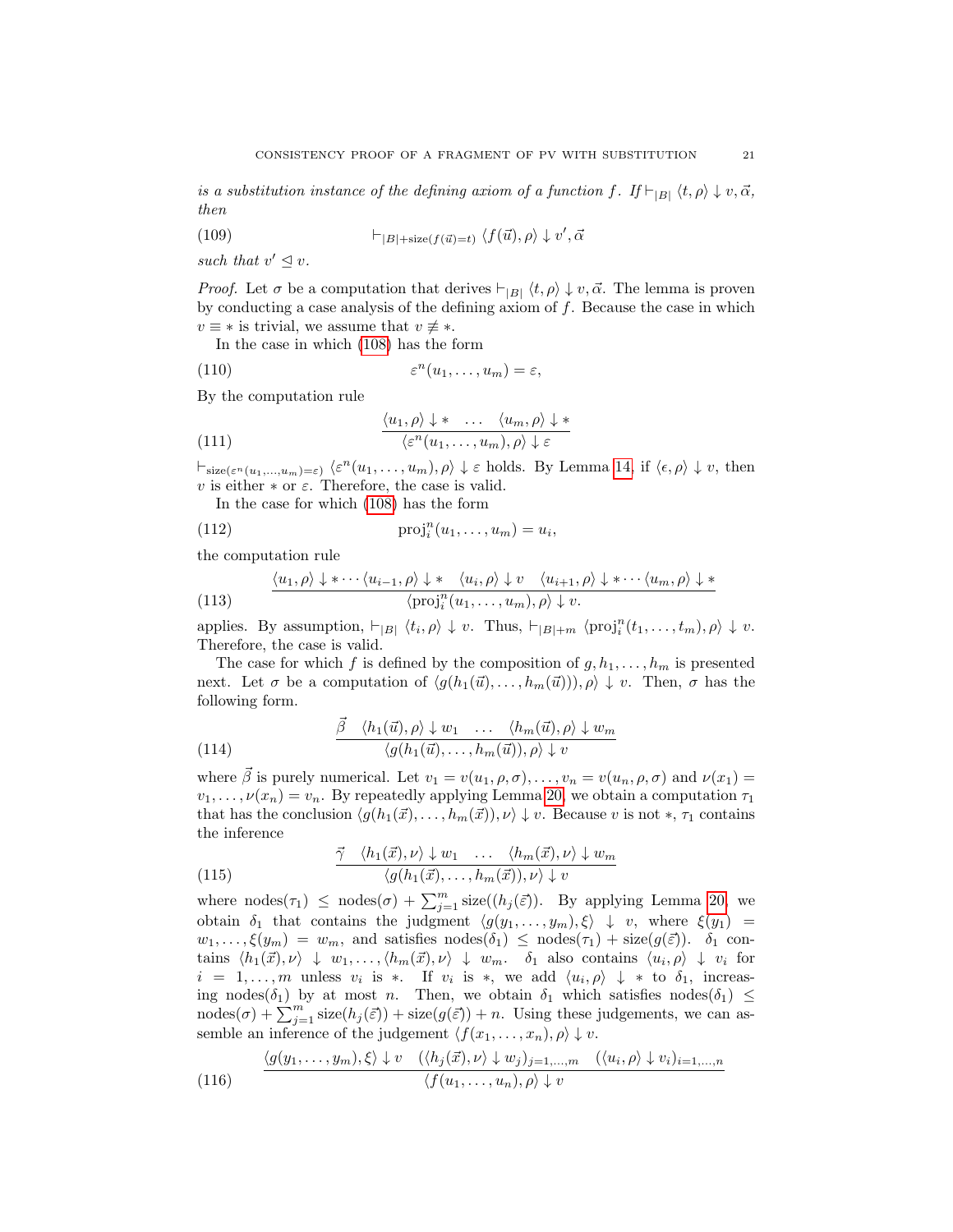Let  $\tau$  be the computation that is created in this way.

(117) 
$$
\operatorname{nodes}(\tau) \le \operatorname{nodes}(\sigma) + \sum_{j=1}^m \operatorname{size}(h_j(\vec{\varepsilon})) + \operatorname{size}(g(\vec{\varepsilon})) + n + 1
$$

(118) 
$$
\leq \operatorname{nodes}(\sigma) + \operatorname{size}(g(h_1(\vec{\varepsilon}), \dots, h_m(\vec{\varepsilon}))) + m + n + 1
$$

(119)  $<$  nodes( $\sigma$ ) + size( $f(\vec{u}) = t$ )

because

(120) 
$$
\operatorname{size}(g(h_1(\vec{\varepsilon}),...,h_m(\vec{\varepsilon}))) \leq \operatorname{size}(t)
$$

(121) 
$$
m \leq \text{size}([\text{Fun}, \text{comp}, g, h_1, \dots, h_m]) = \text{size}(f)
$$

$$
(122) \t\t n+1 \leq size((u_1,\ldots,u_n)).
$$

The case for which f is defined by recursion using  $g_{\varepsilon}, g_0, g_1$  is presented next. For the case of  $g_{\varepsilon}$ , the proof is similar to that of the case of the composition. Consider the case in which the defining equation is  $f(bu_0, \vec{u}) = g_b(u_0, f(u_0, \vec{u}), \vec{u}).$ Then, there exists a derivation  $\sigma$  with the value of  $g_b(u_0, f(u_0, \vec{u}), \vec{u})$ . Let  $w_0 =$  $v(u_0, \rho, \sigma), w_i = v(u_i, \rho, \sigma), i = 2, \ldots, n$  and  $v_0 = v(f(u_0, \vec{u}), \rho, \sigma)$ . The environment  $\xi$  is defined by  $\xi(x_0) = w_0, \xi(x_2) = w_2, \dots, \xi(x_n) = w_n$  and  $\xi(y) = v_0$ . By Lemma [20,](#page-14-0) a computation  $\tau$  with the conclusion  $\langle g_b(x_0, y, \vec{x}), \xi \rangle \downarrow v$  is obtained. We can assume that  $\tau$  contains  $\langle f(u_0, \vec{u}), \rho \rangle \downarrow v_0$  as a conclusion by increasing nodes( $\tau$ ) by one. The environment  $\nu$  is defined by  $\nu(x_0) = w_0, \nu(x_2) = w_2, \ldots, \nu(x_n) = w_n$ . By Lemma [20,](#page-14-0) a computation  $\mu$  with the conclusion  $\langle f(x_0, \vec{x}), \nu \rangle \downarrow v_0$  is obtained.  $\mu$  still contains  $\langle g_i(x_0, y, \vec{x}), \xi \rangle \downarrow v$ . Using these judgments, we can assemble a computation  $\delta$  of  $\langle f(bu_0, \vec{u}), \rho \rangle \downarrow v$ 

(123) 
$$
\frac{\langle g(x_0, y, \vec{x}), \xi \rangle \downarrow v}{\langle bu_0, \rho \rangle \downarrow bv_0} \frac{\langle f(x_0, \vec{x}), \nu \rangle \downarrow w_0}{\langle f(bu_0, \vec{u}), \rho \rangle \downarrow w_0} \frac{\langle (u, \rho) \downarrow w_i \rangle_{i=1,...,n}}{\langle f(bu_0, \vec{u}), \rho \rangle \downarrow v}
$$

by adding at most  $n + 2$  ∗-rules to derive assumptions. By summing up,

(124) 
$$
\operatorname{nodes}(\delta) \le \operatorname{nodes}(\mu) + n + 2
$$

(125) 
$$
\leq \mathrm{nodes}(\tau) + n + 2 + \mathrm{size}(f(\vec{\varepsilon})) + 1
$$

(126) 
$$
\leq \mathrm{nodes}(\sigma) + n + 3 + \mathrm{size}(f(\vec{\varepsilon})) + \mathrm{size}(g_i(\vec{\varepsilon}))
$$

$$
(127) \qquad \qquad \leq \operatorname{nodes}(\sigma) + \operatorname{size}(f(bu_0, \vec{u}) = g_b(u_0, f(u_0, \vec{u}), \vec{u}))
$$

because

$$
(128) \t\t n+3 \leq \text{size}(f(bu_0, \vec{u}))
$$

(129) 
$$
\operatorname{size}(f(\vec{\varepsilon})) + \operatorname{size}(g_b(\vec{\varepsilon})) \le \operatorname{size}(g_b(u_0, f(u_0, \vec{u}), \vec{u})) + 1.
$$

 $\Box$ 

# 7. Consistency proof

<span id="page-21-0"></span>This section proves the consistency of  $PV^-$  inside  $S_2^2$ . To this end, we first prove a type of soundness PV<sup>−</sup> by the notion of computation. We prove that, whenever an equation  $t = u$  is proved, for each computation  $\sigma$  of t with an environment  $\rho$ whose value is v, there is a computation  $\tau$  of u with the environment  $\rho$  whose value is  $v', v' \leq v$ . Further, the proof is carried out in  $S_2^2$ . The soundness of our semantics implies consistency because the value of 1 is never 0 by Lemma [15;](#page-11-4) therefore, it is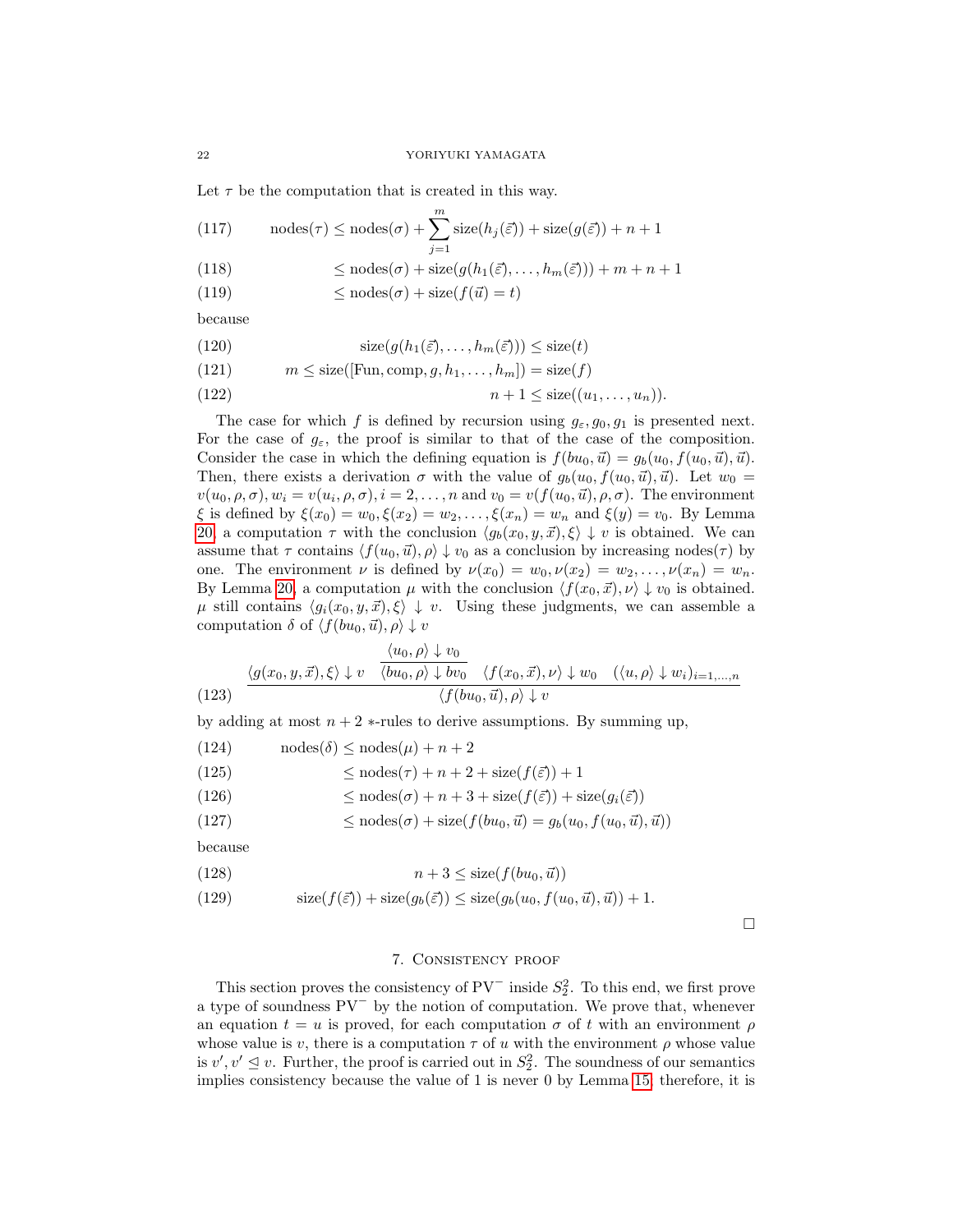impossible to derive  $0 = 1$ . The use of  $S_2^2$ , and not  $S_2^1$ , is essential because we need to quantify over a computation  $\sigma$  and an environment  $\rho$  in the proof of soundness. This introduces two alternate quantifiers in the induction hypothesis.

<span id="page-22-0"></span>**Proposition 1** (S<sub>2</sub><sup>2</sup>). Let  $\pi$  be a tree-like PV<sup>-</sup>-proof that derives  $t = u$ . Then, for any environment  $\rho$  for the free variables of t and u and computation  $\sigma \vdash \langle t, \rho \rangle \downarrow v$ , there is a computation  $\tau \vdash \langle u, \rho \rangle \downarrow v'$  such that  $v' \preceq v$ , nodes $(\tau) \preceq \text{nodes}(\sigma)$  +  $size(\pi)$ .

*Proof.* We prove the following claim using induction on a tree-like PV<sup>-</sup>-proof  $\chi$ .

**Claim 3.** Let U be an integer. Let  $\chi$  be a tree-like PV<sup>-</sup> proof that derives  $r = s$ . Then, for any

- environment  $\rho$  for free variables of r and s such that  $B(\rho) \leq \lfloor \frac{1}{2}(U \text{size}(\chi))^2$  and  $L(\rho) \leq U - \text{size}(\chi)$ ,
- computational judgements  $\vec{\alpha} \equiv \alpha_1, \ldots, \alpha_l$  such that  $M(\alpha) \leq U \text{size}(\chi)$ ,  $B(\alpha) \leq \lfloor \frac{1}{2}(U - \text{size}(\chi))^2 \rfloor$  and  $L(\alpha) \leq U - \text{size}(\chi)$ ,
- computation  $\sigma \vdash \langle r, \rho \rangle \downarrow v, \vec{\alpha}$  such that  $\text{nodes}(\sigma) \leq U \text{size}(\chi)$ ,

there is a computation  $\tau \vdash \langle s, \rho \rangle \downarrow v', \vec{\alpha}$  such that  $v' \leq v$ , nodes $(\tau) \leq \text{nodes}(\sigma)$  +  $size(\chi)$ .

From the claim, the proposition is immediate by letting  $U$  to be sufficiently large. The claim is proven by induction on  $\chi$ . Because the induction hypothesis can be written by a formula with bounded universal quantifiers and one bounded existential quantifier inside, the induction hypothesis can be written by a  $\Pi_2^b$ -formula with two free variable  $\chi$  and U. Therefore, the claim can be proven in  $S_2^2$ . Use of  $\Pi_2^b$ -PIND is essential because quantification over computations is necessary to interpret the transitivity rule and quantification over environments is necessary to interpret substitution. The proof uses case analysis of the last rule of  $\chi$ . Because for size( $\chi$ ) > U the claim vacuously holds, we can assume that  $size(\chi) \leq U$ .

The case for which the conclusion of  $\chi$  is a defining axiom is proven using Lemma [22](#page-18-0) and [23.](#page-19-0)

The case for which the axiom is the reflexive axiom is trivial.

The case for which the last inference of  $\chi$  is a symmetry rule is trivial.

The case for which the last inference of  $\chi$  is a transitivity rule is considered next.

(130) 
$$
\begin{array}{c}\n\vdots \chi_1 \\
t = u \quad u = w \\
\hline\nt = w\n\end{array}
$$

Let  $\sigma$  be a computation a conclusion of which has a  $\langle t, \rho \rangle \downarrow v$ . By induction hypothesis, there is a computation  $\tau$  of  $\langle u, \rho \rangle \downarrow v'$  such that nodes( $\tau$ )  $\leq$  nodes( $\sigma$ ) +  $size(\chi_1)$  and  $v' \leq v$ . Because nodes $(\tau) \leq U - size(\chi) + size(\chi_1) \leq U - size(\chi_2)$ , by induction hypothesis on  $\chi_2$ , there is a computation  $\delta$  of  $\langle w, \rho \rangle \downarrow v''$  such that nodes( $\delta$ )  $\leq$  nodes( $\sigma$ ) + size( $\chi$ <sub>1</sub>) + size( $\chi$ <sub>2</sub>) and  $v'' \leq v$ . Thus, the claim holds.

The case in which the last inference of  $\chi$  is

(131) 
$$
\begin{array}{c}\n\vdots \ \chi_1 \\
u_1 = s_1 \ \cdots \ u_n = s_n \\
\hline\nf(u_1, \ldots, u_n) = f(s_1, \ldots, s_n),\n\end{array}
$$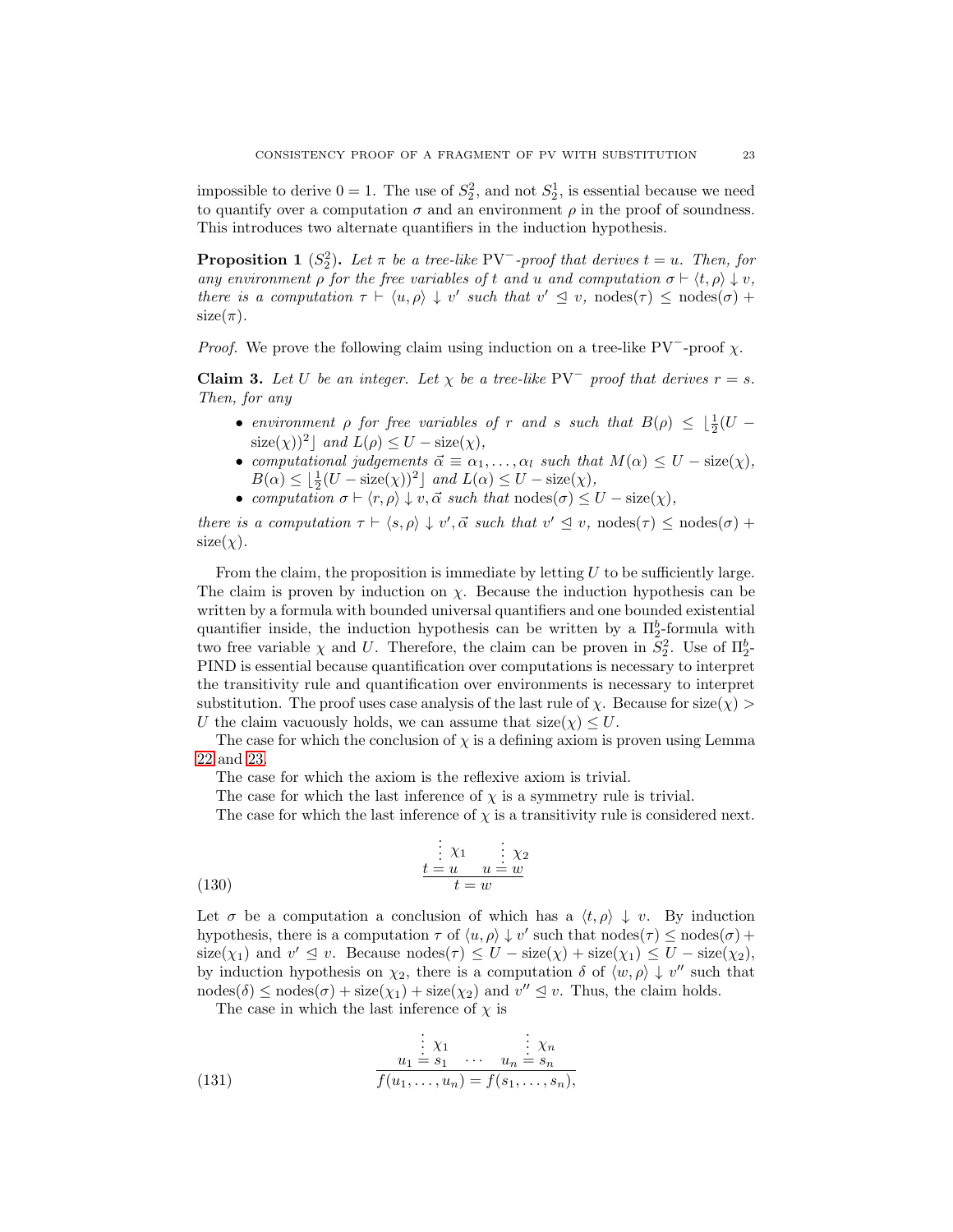is considered. Let  $\sigma$  be a computation of  $\langle f(u_1, \ldots, u_n), \rho \rangle \downarrow v$ . Let  $w_1 =$  $v(u_1, \rho, \sigma), \ldots, w_n = v(u_n, \rho, \sigma)$ . By Lemma [19,](#page-13-1) increasing nodes( $\sigma$ ) by n, we obtain a computation  $\sigma_0$  such that  $\langle u_1, \rho \rangle \downarrow w_1, \ldots, \langle u_n, \rho \rangle \downarrow w_n$  are contained in  $\sigma$ as conclusions. The  $\sigma_0$  satisfies induction hypothesis on  $\chi_1$ , because

(132)  $\operatorname{size}(f(u_1, \ldots, u_n)) \leq \operatorname{size}(\chi) - \operatorname{size}(\chi_1)$ 

<span id="page-23-0"></span>≤ U − size(χ1)(133)

- (134)  $\operatorname{nodes}(\sigma) + n \le U \operatorname{size}(\chi) + \operatorname{size}(f(u_1, \ldots, u_n))$
- $\langle U \text{size}(\chi_1) \rangle$

and  $size(u_i) \leq U - size(\chi_1)$  for  $i = 1, \ldots, n$  by the similar reason as [\(133\)](#page-23-0). Therefore, we can transform  $\sigma$  to  $\sigma_1$  that has the same conclusions to  $\sigma$  except one of  $\langle u_1, \rho \rangle \downarrow$  $w_1$ , which is replaced to  $\langle s_1, \rho \rangle \downarrow w_1'$  where  $w_1' \leq w_1$ . This increases nodes $(\sigma_1)$  by size( $\chi_1$ ). Assume that we construct a computation  $\sigma_j$  that has the same conclusions to  $\sigma$ , except  $\langle u_i, \rho \rangle \downarrow w_i$ ,  $i = 1, \ldots, j$ , which is replaced to  $\langle s_i, \rho \rangle \downarrow w'_i$ , where  $w'_i \leq w_i$ and nodes $(\sigma_j) \leq \text{nodes}(\sigma) + n + \sum_{i=1}^j \text{size}(\chi_i)$ . Then size $(f(u_1, \ldots, u_n)) \leq \text{size}(\chi)$  $size(\chi_{j+1}) \leq U - size(\chi_{j+1})$  and  $nodes(\sigma_j) \leq U - size(\chi) + n + \sum_{i=1}^j size(\chi_i) \leq$  $U - \text{size}(\chi_{j+1})$  hold. Further,  $\text{size}(u_i) \leq U - \text{size}(\chi_{j+1})$  for  $i = 1, ..., n$  holds. Therefore, we can apply the induction hypothesis on  $\chi_{j+1}$  to  $\sigma_j$  and obtain  $\sigma_{j+1}$ which has the same conclusions to  $\sigma$  except  $\langle u_i, \rho \rangle \downarrow w_i, i = 1, \ldots, j + 1$ , which is replaced to  $\langle s_i, \rho \rangle \downarrow w'_i$  where  $w'_i \leq w_i$  and  $\text{nodes}(\sigma_j) \leq \text{nodes}(\sigma) + n + \sum_{i=1}^{j+1} \text{size}(\chi_i)$ . Finally, we obtain a computation  $\sigma_n$  that has the same conclusions to  $\sigma$ , except  $\langle u_i, \rho \rangle \downarrow w_i, i = 1, \ldots, n$ , which is replaced to  $\langle s_i, \rho \rangle \downarrow w'_i$ , where  $w'_i \leq w_i$  and  $\text{nodes}(\sigma_j) \leq \text{nodes}(\sigma) + n + \sum_{i=1}^n \text{size}(\chi_i)$ . Let  $\rho' = \rho[y_1 \mapsto w_1, \ldots, y_n \mapsto w_n]$ . Because  $\sigma_n$  has the conclusion  $\langle f(u_1, \ldots, u_n), \rho \rangle \downarrow v$ , by Lemma [20](#page-14-0) we obtain a computation  $\tau_1$  of  $\langle f(y_1, \ldots, y_n), \rho' \rangle \downarrow v$ .  $\tau_1$  contains computation judgements  $\langle s_1, \rho \rangle \downarrow w'_1, \ldots, \langle s_n, \rho \rangle \downarrow w'_n$  and satisfies  $\text{nodes}(\tau_1) \leq \text{nodes}(\sigma_n) + \text{size}(f(\varepsilon, \ldots, \varepsilon)).$ By Lemma [21,](#page-16-0) we obtain a computation  $\tau$  of  $\langle f(s_1, \ldots, s_n), \rho \rangle \downarrow v$ .

$$
(136) \qquad \qquad \text{nodes}(\tau)
$$

(137) 
$$
\leq \operatorname{nodes}(\sigma) + n + \sum_{i=1}^n \operatorname{size}(\chi_i) + 2\operatorname{size}(f(\varepsilon, ..., \varepsilon))
$$

(138) 
$$
\leq \operatorname{nodes}(\sigma) + \sum_{i=1}^n \operatorname{size}(\chi_i) + \operatorname{size}(f(u_1, \ldots, u_n) = f(s_1, \ldots, s_n))
$$

(139) 
$$
\leq \mathrm{nodes}(\sigma) + \mathrm{size}(\chi).
$$

Therefore, the claim holds.

Finally, we consider the substitution rule.

$$
\begin{array}{c}\n\vdots \ \chi_1 \\
r_0(x) = s_0(x) \\
\hline\nr_0(q) = s_0(q)\n\end{array}
$$
\n(140)

Let  $\sigma$  be a computation of  $\langle r_0(q), \rho \rangle \downarrow v$  that satisfies the conditions of the proposition. Let  $w = v(q, \rho, \sigma)$  and  $\rho' = \rho[x \mapsto w]$ .  $L(\rho') \le L(\rho) + 1 \le U - \text{size}(\chi) + 1 \le$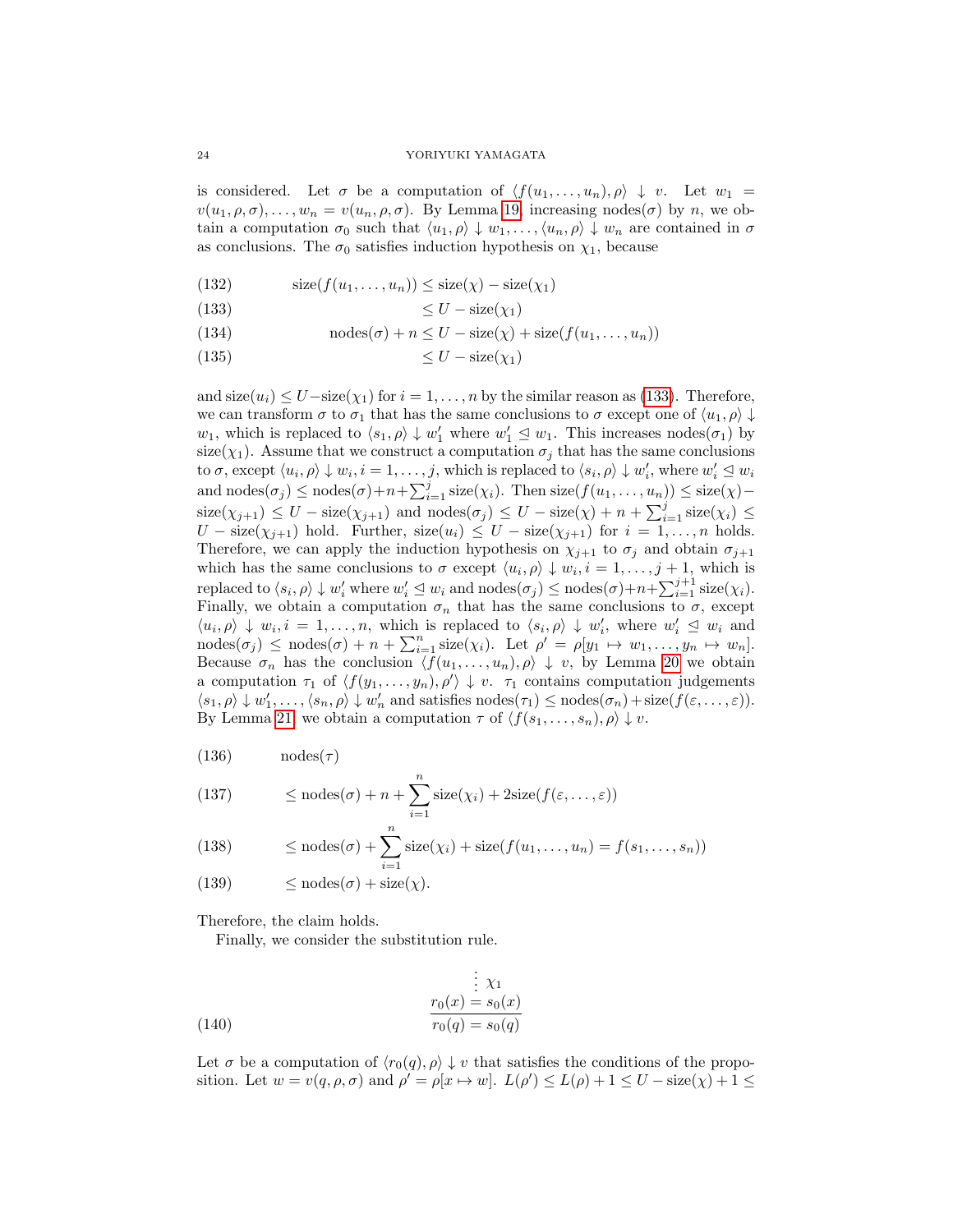$$
U-\mathrm{size}(\chi_1).
$$

(141) 
$$
B(\rho') \le \max(B(\rho), \text{nodes}(w))
$$

(142) 
$$
\leq \max(B(\rho), \max(B(\sigma), M(\sigma)) + \text{nodes}(\sigma))
$$

(143) 
$$
\leq \max(\lfloor \frac{1}{2}(U - \text{size}(\chi))^2 \rfloor, U - \text{size}(\chi)) + U - \text{size}(\chi)
$$

(144) 
$$
\leq \lfloor \frac{1}{2} (U - \text{size}(\chi_1))^2 \rfloor
$$

By increasing nodes( $\sigma$ ) by 1, we can assume that  $\sigma$  contains  $\langle q, \rho \rangle \downarrow w$  as a con-clusion. By Lemma [20,](#page-14-0) there is a computation  $\sigma_1$  that derives  $\langle r_0(x), \rho' \rangle \downarrow v$  such that nodes $(\sigma_1) \leq \text{nodes}(\sigma) + 1 + \text{size}(r_0(\varepsilon))$ . It is easy to see that  $\sigma_1$  satisfies assumptions of induction hypothesis for  $\chi_1$ . Therefore, there is a computation  $\tau_1$  of  $\langle s_0(x), \rho' \rangle \downarrow v'$  such that  $v' \leq v$  and  $\text{nodes}(\tau_1) \leq \text{nodes}(\sigma_1) + \text{size}(\chi_1)$ . Finally, because the conclusion  $\langle q, \rho \rangle \downarrow w$  is preserved by all operations above,  $v(q, \rho, \tau_1) \leq w$  holds. By Lemma [21,](#page-16-0) there is a computation  $\tau$  of  $\langle s_0(q), \rho \rangle \downarrow v'$  such that  $\text{nodes}(\tau) \leq \text{nodes}(\tau_1) + \text{size}(s_0(\varepsilon))$  and  $v' \leq v$ .

(145) 
$$
\operatorname{nodes}(\tau) \le \operatorname{nodes}(\tau_1) + \operatorname{size}(s_0(\varepsilon))
$$

(146) 
$$
\leq \mathrm{nodes}(\sigma_1) + \mathrm{size}(\chi_1) + \mathrm{size}(s_0(\varepsilon))
$$

(147) 
$$
\leq \mathrm{nodes}(\sigma) + 1 + \mathrm{size}(r_0(\varepsilon)) + \mathrm{size}(\chi_1) + \mathrm{size}(s_0(\varepsilon))
$$

(148) 
$$
\leq \mathrm{nodes}(\sigma) + \mathrm{size}(\chi)
$$

Therefore, the claim holds.

**Theorem 1.**  $S_2^2$  proves PV<sup>-</sup>  $\forall$  0 $\varepsilon = 1\varepsilon$ 

*Proof.* Assume that there is a proof  $\pi$  of  $0\varepsilon = 1\varepsilon$  in PV<sup>-</sup>. Let  $\sigma$  be a computation of  $\langle 0 \varepsilon, [\ ] \rangle \downarrow 0 \varepsilon$ . By Proposition [1,](#page-22-0) there is a computation  $\tau$  of  $\langle 1 \varepsilon, [\ ] \rangle \downarrow 0 \varepsilon$ , which contradicts Lemma [15.](#page-11-4)

#### 8. Discussion

<span id="page-24-1"></span><span id="page-24-0"></span>8.1. Relation to original PV. Cook and Urquhart's original PV [\[6\]](#page-27-5) has some differences from our PV.

Their PV uses lambda abstraction to create new function symbols from terms. Because Cook and Urquhart's PV uses only lambda abstraction for first-order variables, the functions that are defined by lambda abstraction can be defined by compositions, projections, and constant functions.

Another difference is that the intended domain of Cook and Urquhart's PV is the set of natural numbers. Natural numbers are represented by the constant 0 and binary successors  $s_0, s_1$  of which the intended meaning is  $2 \cdot x$  and  $2 \cdot x + 1$ , respectively. On the other hand, our formalism uses the set of binary strings as the intended domain. Our system can interpret natural numbers by using a binary number system, using little endian (the least significant bit appears at the right most position). Then, using our system, we can define all polynomial time functions. However, the schema of limited recursion on notation

<span id="page-24-2"></span>(149) 
$$
R[g, h, k](x, \vec{y}) = \text{Cond}(x, g(\vec{y}), Cond(t - k(x, \vec{y}), t, k(x, \vec{y})))
$$

$$
t \equiv h(x, \vec{y}, R[g, h, k](\lfloor \frac{x}{2} \rfloor, \vec{y}))
$$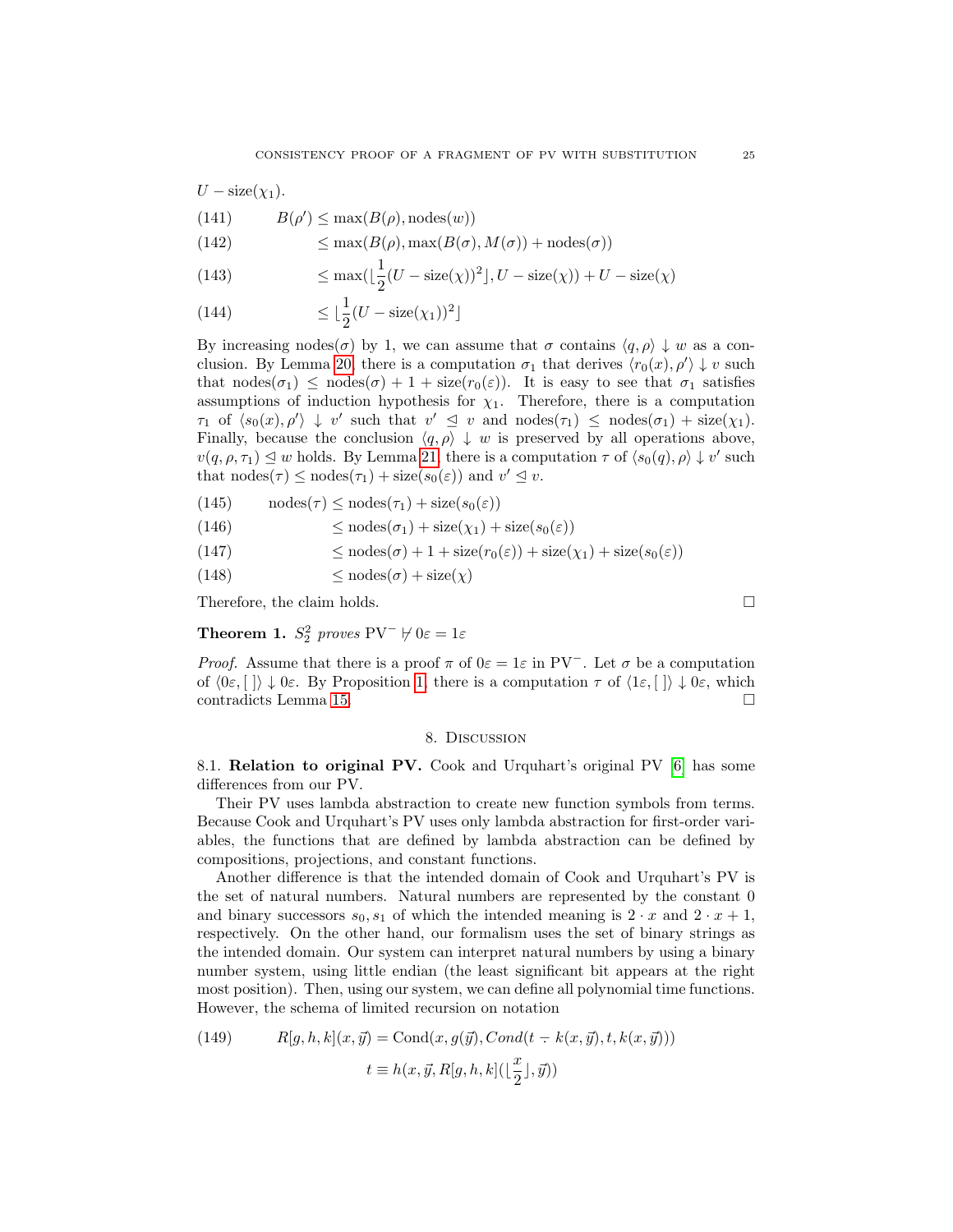which appears in Cook and Urquhart's PV would not be derived by our system. This is because to derive  $(149)$ , it appears that the case analysis on x, which does not seem to be derived from our system, is required.

8.2. Beckmann's counter-example. The proof in the previous draft [\[12\]](#page-27-9) allows a counter-example, which was pointed out by Arnold Beckmann [\[2\]](#page-27-10). Let  $g(x)$  be the k

function defined by  $g(\varepsilon) = \varepsilon, g(0x) = \widehat{0 \cdots 0} g(x), k \ge 1$ .  $h(x)$  is defined recursively by  $h(\varepsilon) = \varepsilon, h(0x) = \varepsilon(x, h(x))$ . Then, for any numeral n, we have the PV<sup>-</sup>-proof of  $h(q(0n)) = \varepsilon$ , whose length is constant.

(150) 
$$
h(g(0n)) = h\overbrace{(0 \cdots 0}^{k} g(n))
$$

<span id="page-25-1"></span>(151) 
$$
= \varepsilon^2 \overbrace{(0 \cdots 0}^{k-1} g(n), h(\overbrace{0 \cdots 0}^{k-1} g(n)))
$$

<span id="page-25-2"></span>(152)  $= \varepsilon$ 

However, the computation of  $h(g(0n))$ , which is defined in [\[12\]](#page-27-9), becomes

<span id="page-25-3"></span>(153) 
$$
\frac{\cdots \ \langle g(0n), \rho \rangle \downarrow v_0}{\langle h(g(0n)), \rho \rangle \downarrow v}
$$

and the length of the computation of  $g(0n)$  rapidly increases depending on n. Because  $\varepsilon$  can be computed by a computation with a constant length, this contradicts Proposition 1 of [\[12\]](#page-27-9).

This indicates that there is a gap in the proof of [\[12\]](#page-27-9). Indeed, the computation of  $\varepsilon(0 \cdots 0g(n), h(0 \cdots 0g(n)))$  does not have a form such as (92) in the proof of Lemma 14 in [\[12\]](#page-27-9), because it contains computations neither for  $0 \cdots 0q(n)$  nor for  $h(0\cdots 0q(n)).$ 

In this paper, we reformulate the computation rules such that their forms have greater uniformity. Therefore, to compute  $\varepsilon(0 \cdots 0g(n), h(0 \cdots 0g(n)))$ , we need to compute  $0 \cdots 0g(n)$  and  $h(0 \cdots 0g(n))$ . Thus, Proposition [1](#page-22-0) holds for the equality [\(151\)](#page-25-1). However, to ensure that Proposition [1](#page-22-0) holds for the equality [\(152\)](#page-25-2), we introduce approximate computations, in which the value can be approximated by ∗. By evaluating  $0 \cdots 0q(n)$  and  $h(0 \cdots 0q(n))$  to ∗, the number of steps of the computation of  $\varepsilon(0 \cdots 0g(n), h(0 \cdots 0g(n)))$  can be bounded by a constant. Then, instead of [\(153\)](#page-25-3), we use the computation that has a constant size. (154)

$$
\frac{\langle x, [x, y \mapsto *] \rangle \downarrow * \langle h(y), [x, y \mapsto *] \rangle \downarrow *}{\langle \varepsilon^2(x, h(y)), [x, y \mapsto *] \rangle \downarrow \varepsilon} \frac{\langle 0 \cdots 0x, [x \mapsto *] \rangle \downarrow 0* \langle g(n), \rho \rangle \downarrow *}{\langle g(0n), \rho \rangle \downarrow 0*} \frac{\langle g(n), \rho \rangle \downarrow *}{\langle h(g(0n)), \rho \rangle \downarrow \varepsilon}
$$

where  $[x, y \mapsto *]$  denotes the environment that assigns  $*$  to x and y.  $[x \mapsto *]$  has a similar meaning. Thus, Proposition [1](#page-22-0) holds for [\(152\)](#page-25-2).

<span id="page-25-0"></span>8.3. **Meta-theories.** In this paper, we strengthen the meta-theory from  $S_2^1$ , which is claimed to be sufficient in the previous draft [\[12\]](#page-27-9), to  $S_2^2$ . This is because the proof of Lemma [20,](#page-14-0) [21](#page-16-0) and Proposition [1](#page-22-0) requires  $\Pi_2^b$  – PIND. The reason for Lemma [20](#page-14-0) and [21](#page-16-0) is that the conclusions of a computation used for induction step change and their number increases. The reasons for Proposition [1](#page-22-0) are the transitivity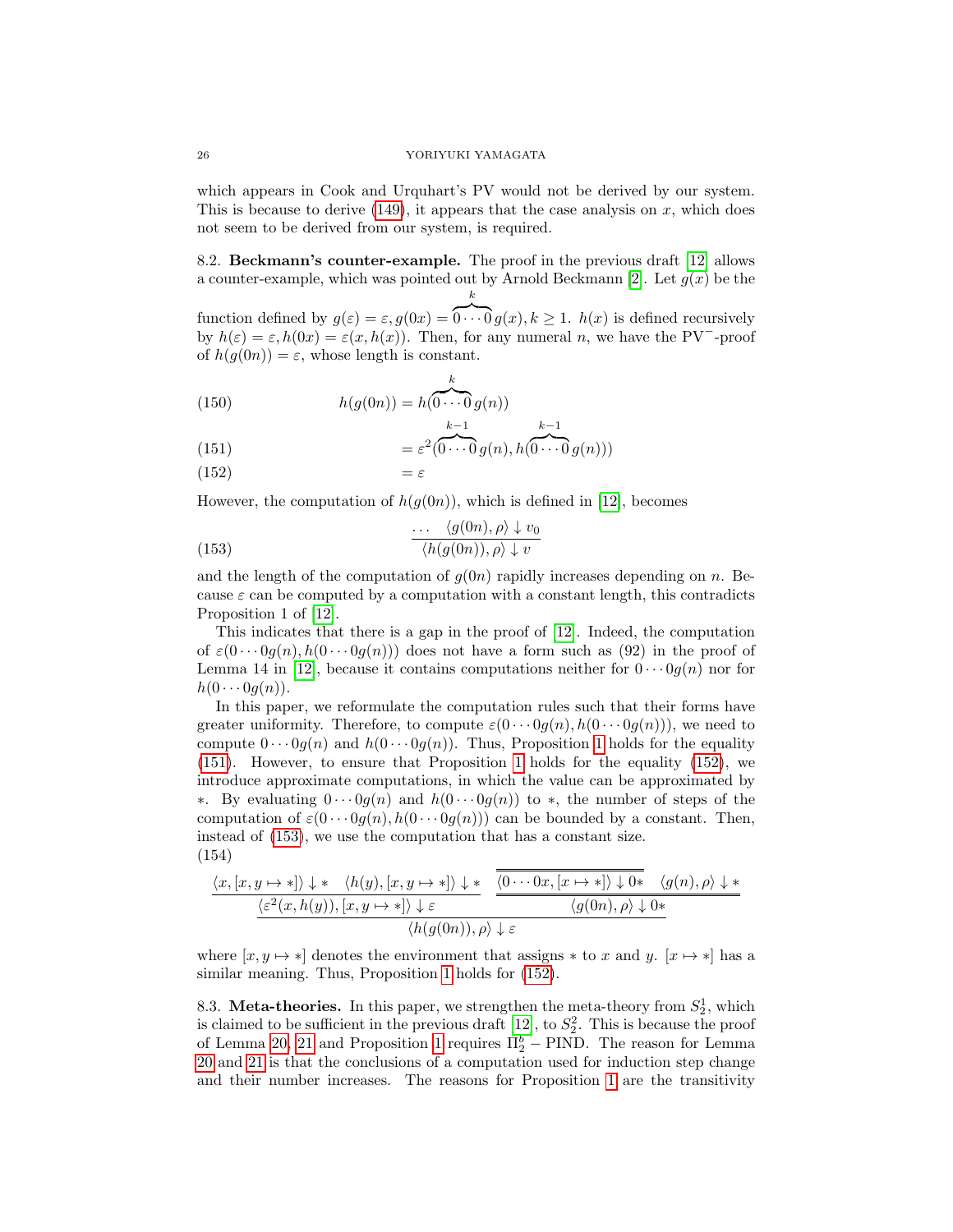and substitution rules. To interpret the transitivity rule, the induction hypothesis must hold for all computations with certain conditions. Similarly, to interpret substitution, the induction hypothesis must hold for all environments with certain conditions. Therefore, the induction hypothesis has universal quantifiers in the outmost position. Further, the induction hypothesis claims that for each computation of the term in the left-hand side of the conclusion, there is a computation of the term in the right-hand side of the conclusion. Therefore, induction hypothesis becomes  $\Pi_2^b$ .

<span id="page-26-0"></span>8.4. Relation to result of Buss and Ignjatović. This paper presents proof that Buss's  $S_2^2$  is capable of proving the consistency of purely equational PV<sup>-</sup>, which is obtained by removing induction from PV of Cook and Urquhart but retaining the substitution rule. Because Buss and Ignjatović stated that this is impossible in  $S_2^1$ , at first glance, it implies that  $S_2^1 \subsetneq S_2^2$ . However, this is not the case.

Although they stated that  $S_2^1$  cannot prove the consistency of purely equational  $PV^-$ , what they actually prove is that  $S_2^1$  cannot prove the consistency of  $PV^-$ , which is extended by propositional logic and  $BASIC<sup>e</sup>$  axioms. According to them, we can obtain the same unprovability for purely equational  $PV^-$  by translating propositional connectives into numerical functions. For example,  $t = u$  is translated into  $Eq(t, u)$ , where the function Eq is defined as

(155) 
$$
\mathbf{Eq}(t, u) = \begin{cases} 0 & \text{if } t = u \\ 1 & \text{otherwise,} \end{cases}
$$

and  $p \vee q$  into  $p \cdot q$ , etc. Then, every proposition p is translated to a numerical term  $t_p$ . Then, they assume that whenever a proposition p is proved by PV<sup>-</sup>, which is extended with propositional logic and  $BASIC<sup>e</sup>$ ,  $t_p = 0$  can be proved in purely equational PV<sup>−</sup>. However, although such translation is possible in PV [\[5\]](#page-27-11), it depends on the existence of induction. For example, the reflexive law  $x = x$  is translated into  $Eq(x, x) = 0$ . It is impossible to derive the latter from the former without using induction. Therefore, we cannot conclude that the consistency of  $PV^-$  with propositional logic and  $BASIC^e$  axioms from the consistency of purely equational PV<sup>-</sup> in  $S_2^1$ . Thus, our result does not appear to imply that  $S_2^1 \subsetneq S_2^2$ .

One possible way to prove that  $S_2^1 \subsetneq S_2$  would be to prove the consistency of PV<sup>-</sup> with propositional logic and  $BASIC<sup>e</sup>$  axioms in  $S<sub>2</sub>$ , which is the system considered by Buss and Ignjatović. However, because our method relies on the fact that PV<sup>−</sup> is formulated as an equational theory, our method cannot be extended to  $PV^-$  with propositional logic and  $BASIC^e$  axioms. Thus, as a long-term goal, it would be interesting to develop a technique to prove the consistency of such a system in bounded arithmetic.

Acknowledgment. The author is grateful to Arnold Beckmann for pointing out a counter-example in the previous draft. The author is also grateful to Toshiyasu Arai, Satoru Kuroda, Jun Inoue, Izumi Takeuti, and Kazushige Terui for insightful discussions and comments. The comments of an anonymous referee in response to the previous submission were also very helpful in improving the paper. We would like to thank Editage (www.editage.jp) for English-language editing. This work was partially supported by the Research Institute for Mathematical Sciences, a Joint Usage/Research Center located in Kyoto University.